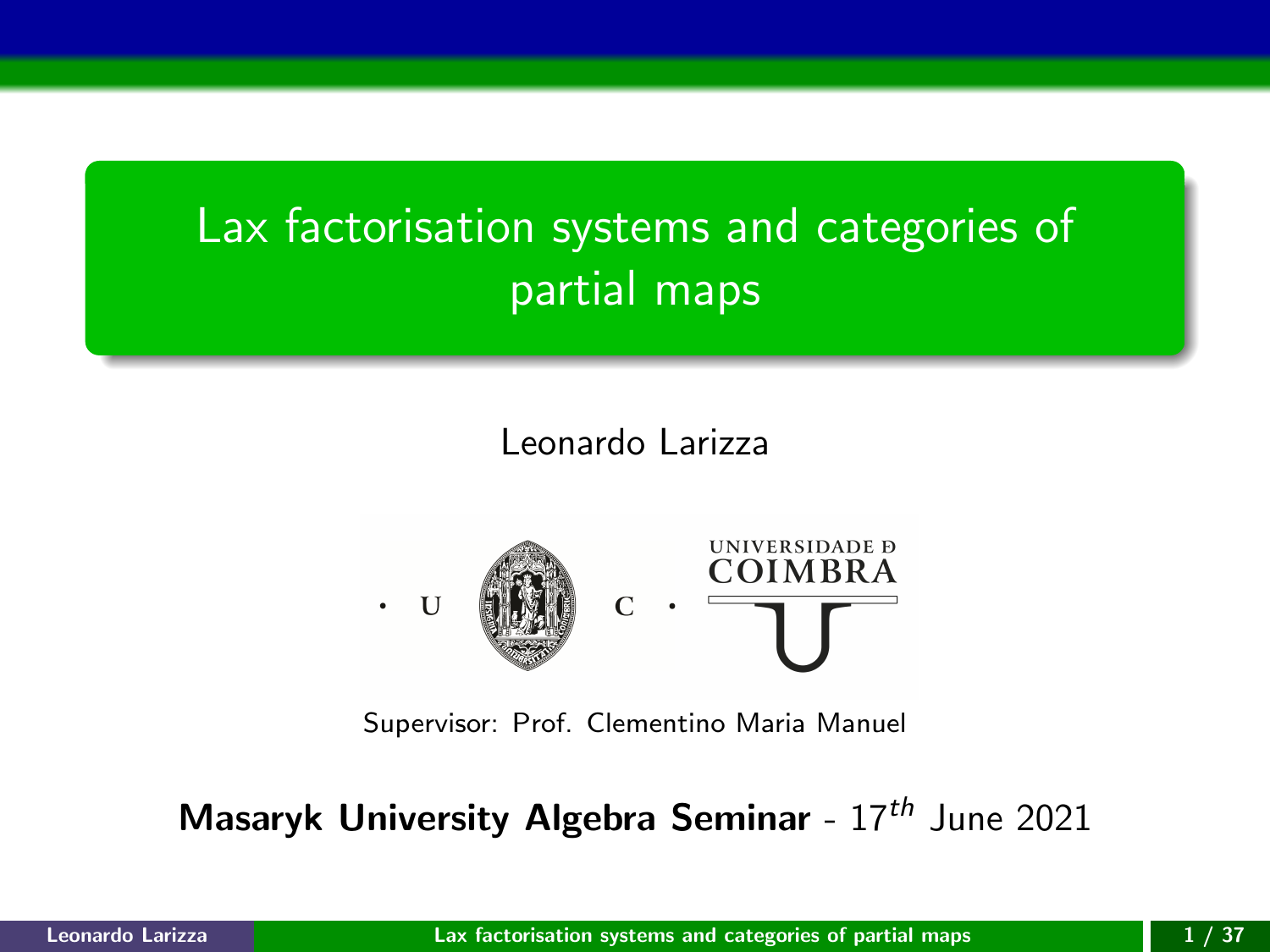- **Introduction on partial maps and Ord-enrichments;**
- Lax weak orthogonality;
- Lax factorisation systems;
- Lax factorisation systems for  $\mathcal{P}(\mathscr{C})$  generated by total maps;
- Extracting an oplax WFS for  $P(\mathscr{C})$  from a WFS on  $\mathscr{C}$ ;
- Lax factorisation systems for  $P$  (Set);
- Open problems on lax factorisation for some pointed Ord-categories.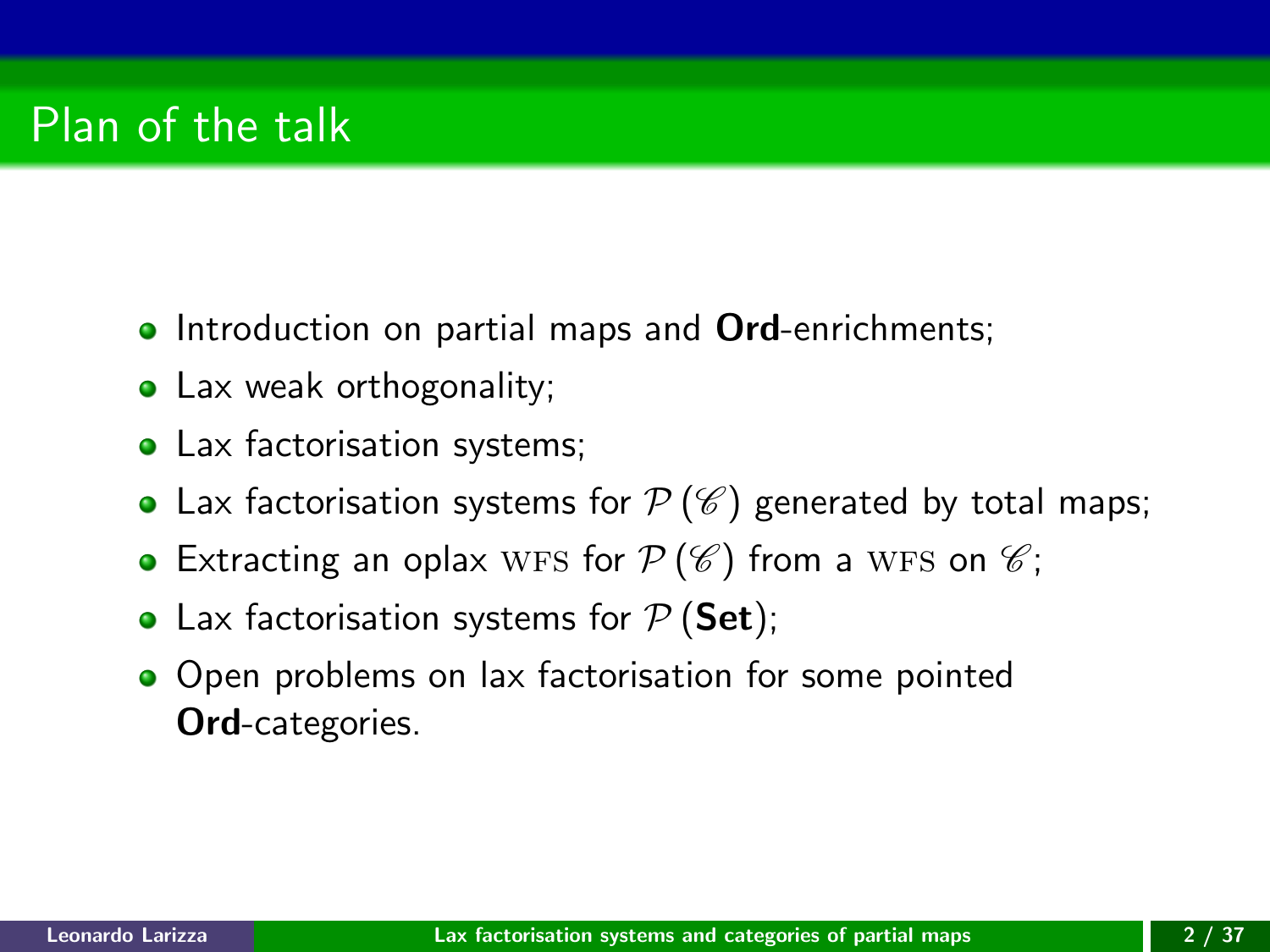A category  $\mathscr C$  is **Ord**-enriched if on every  $\mathscr C(A, B)$  is defined a partial order among morphisms. This order must be compatible with compositions, i.e. for any h, k morphisms in  $\mathscr{C}$ :

$$
f \leq g \qquad \Longrightarrow \qquad f \circ h \leq g \circ h \qquad k \circ f \leq k \circ g.
$$

Any  ${\sf Ord}$ -enriched category  ${\mathscr C}$  gives rise to the category  ${\mathscr C}^2_{las}$ , whose objects are Arr  $(\mathscr{C})$  and morphisms are lax commutative squares as:

$$
(u, v) : f \longrightarrow g \qquad \qquad f \downarrow \mathop\downarrow \limits_{B \longrightarrow V}^{A \longrightarrow C} \oint_{C} g
$$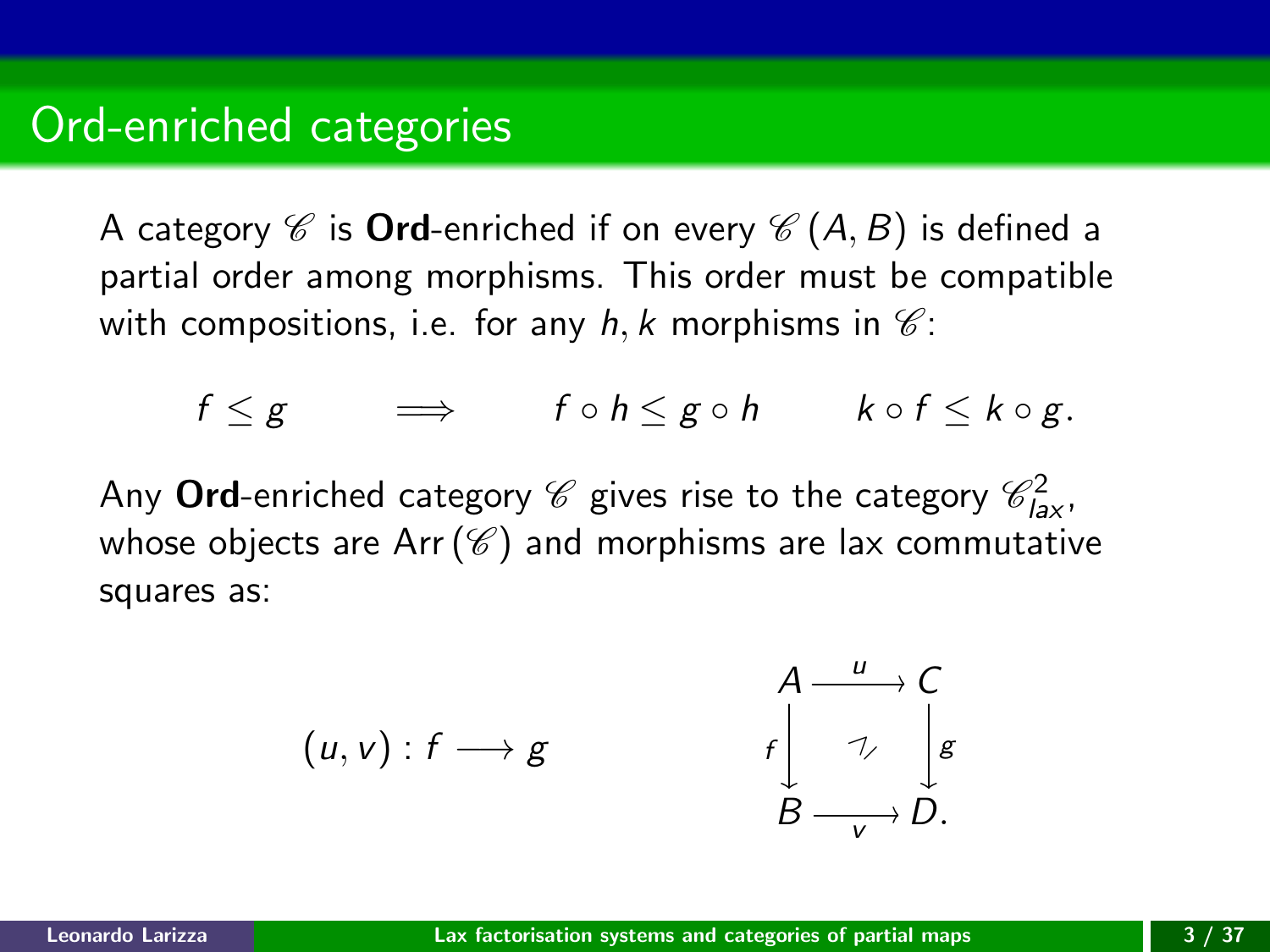### Partial maps

Let  $\mathscr C$  be a category with pullbacks and S a class of monomorphisms closed under pullbacks and composition. A partial map is a span



If  $\sigma_f = id_A$  we say that f is **total**.

They form a **category of partial maps**  $\mathcal{P}(\mathscr{C})$  whose composition law is

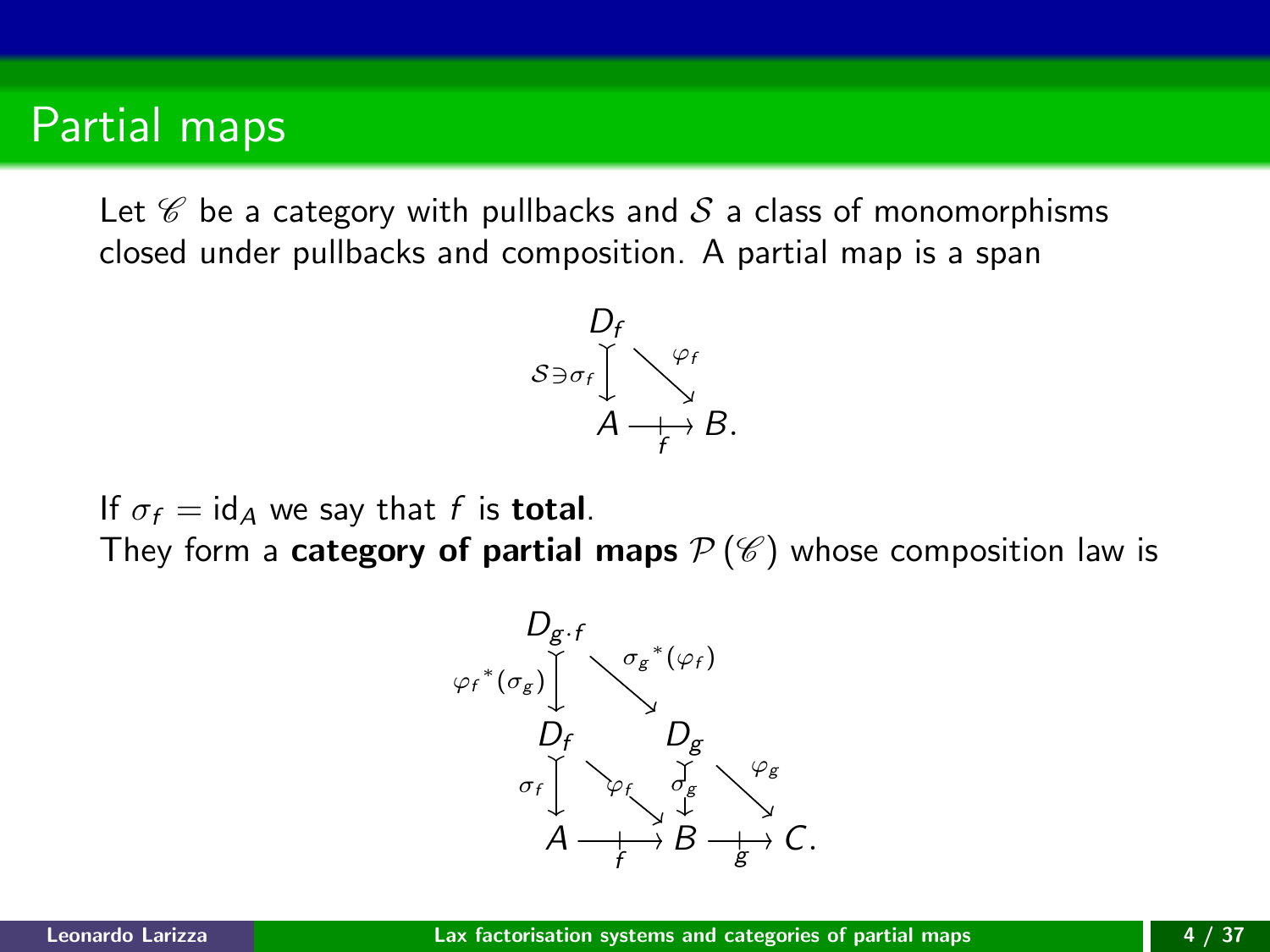## Discrete Ord-enrichment

A category of partial maps comes equipped with a partial order among arrows. We define  $f \preceq g$  if there exists  $s \in S$  such that



### Properties

- If f is total and  $f \preceq g$  then  $f = g$ .
- $\bullet$  If g  $\cdot$  f is total, then f is total.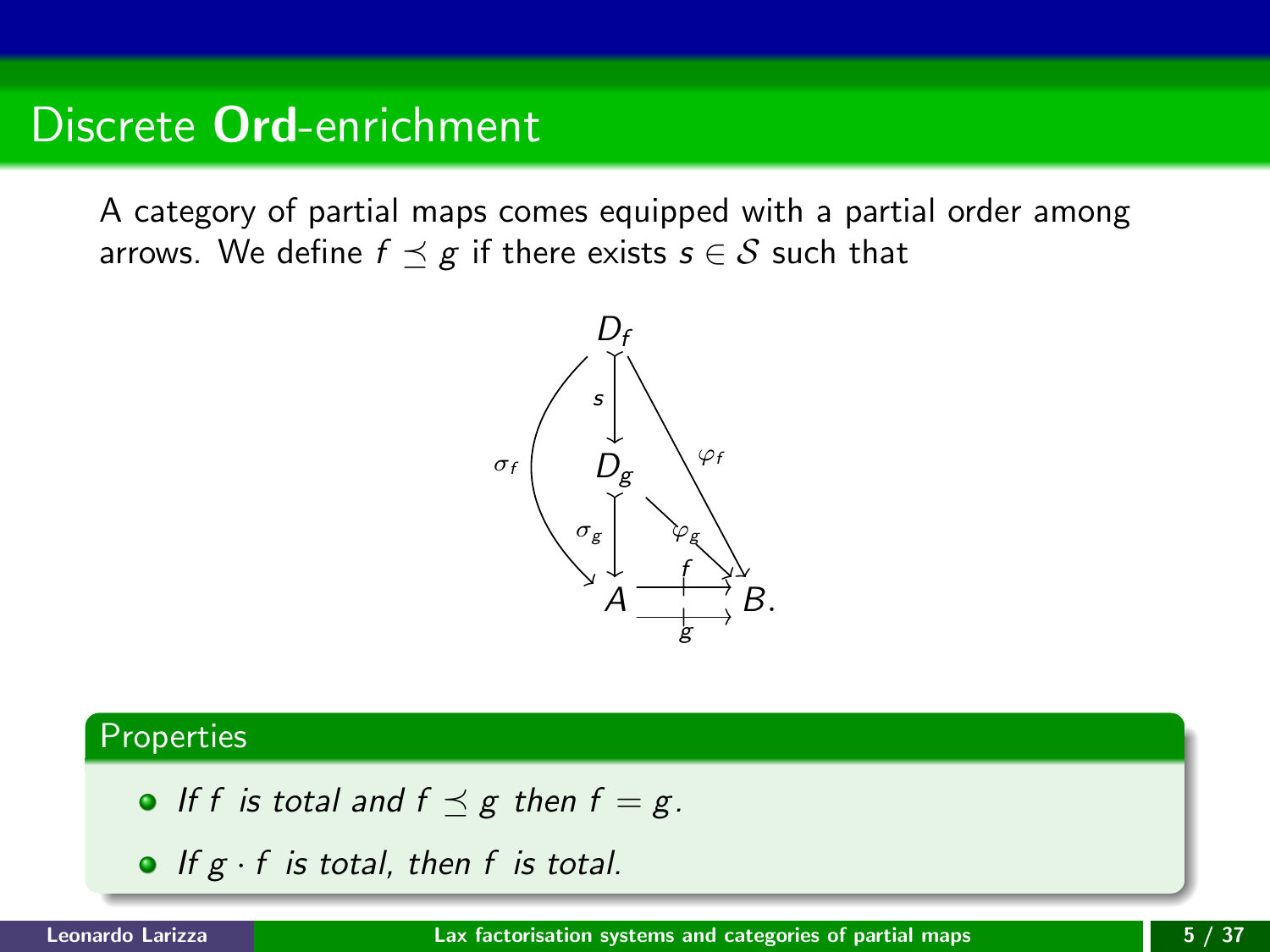## General Ord-enrichment

If  $\mathscr C$  has an **Ord**-enrichment denoted by  $\sqsubset$  and morphisms in  $\mathscr S$  are faithful, we can induce an Ord-enrichment on  $\mathcal{P}(\mathscr{C})$ . We define  $f \leq g$  if there exists  $s \in S$  such that



### Properties

- If f is total and  $f \leq g$  then g is total.
- If  $g \cdot f$  is total, then f is total.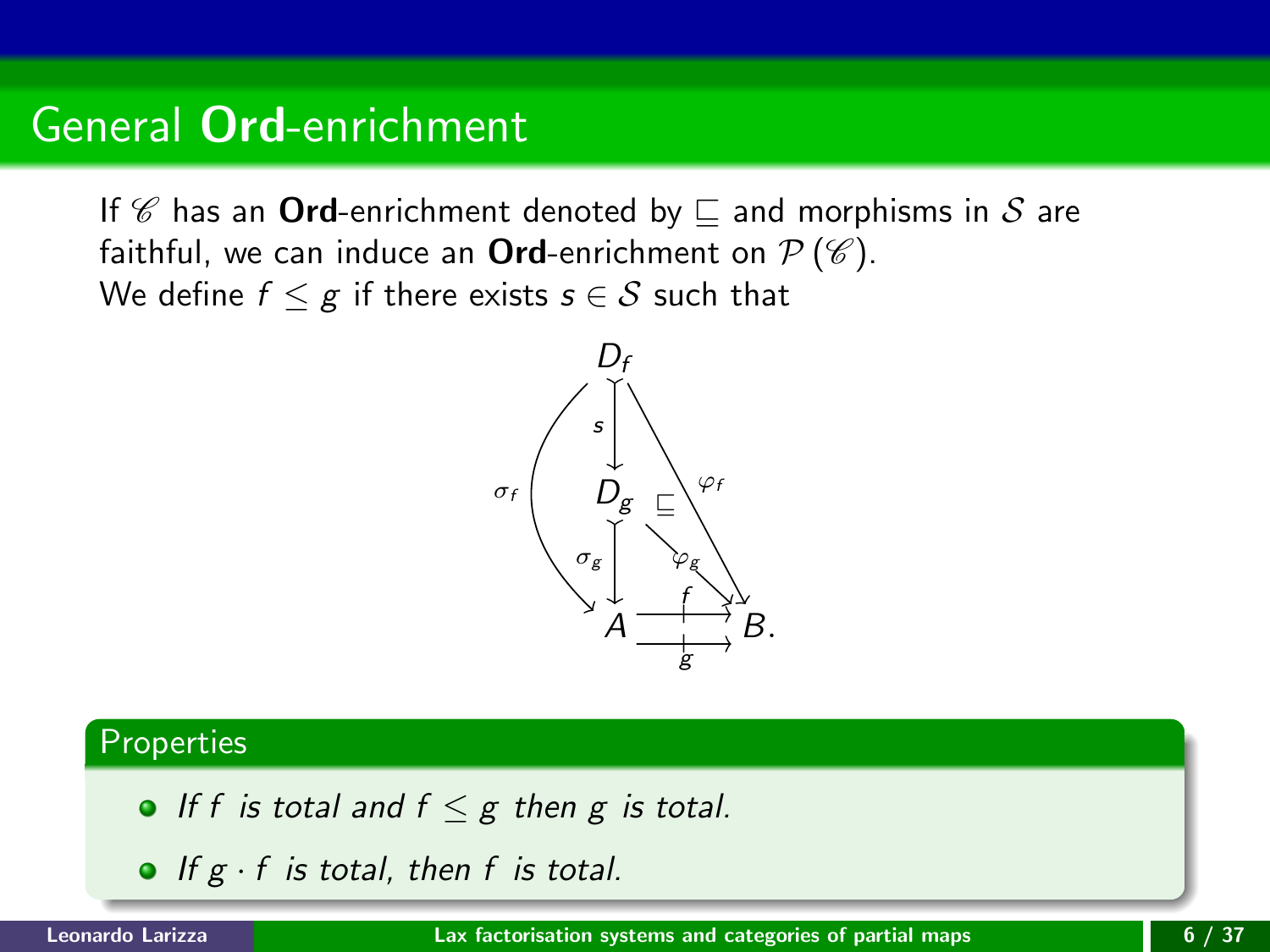

Set is a suitable category for this construction. In fact it has pullbacks and partial domains in Set are equivalence classes of monomorphisms.

### **Properties**

- Domains for compositions are  $D_{g \cdot f} = \varphi_f^{-1}$  $\frac{1}{f} (D_g)$ .
- The discrete Ord-enrichment here induces that  $f \preceq g$  iff f is a restriction of g.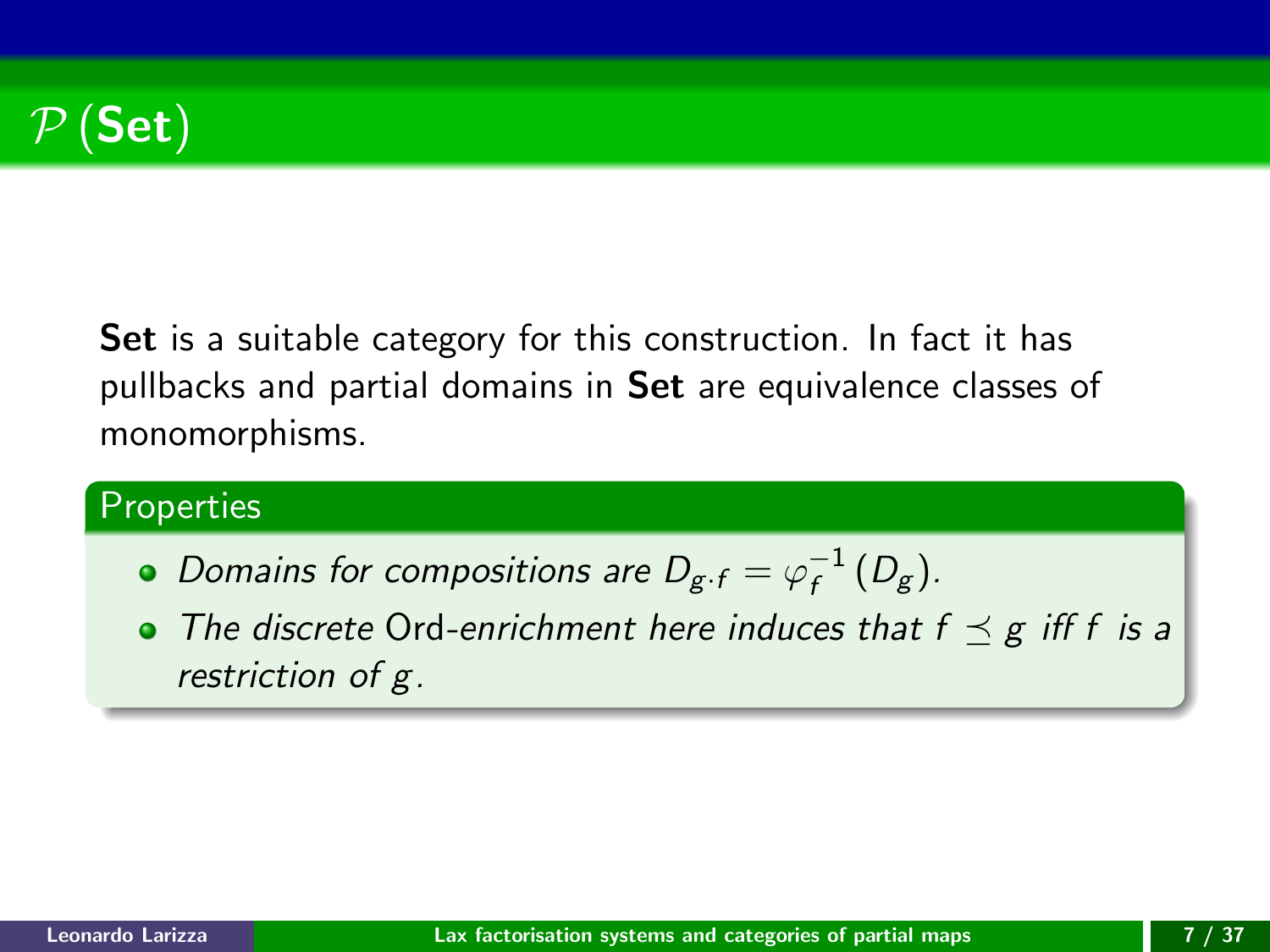Two morphisms in  $\mathscr C$  are said laxly weakly orthogonal, denoted by f  $\Lambda$  g, if for any lax square  $(u, v)$  :  $f \rightarrow g$ , there exists a morphism  $d : cod(f) \longrightarrow dom(g)$  such that



The morphism d is called lax diagonal morphism for  $(u, v)$ . Given two classes of morphisms  $\mathcal{H}, \mathcal{H}' \subseteq \mathscr{C}_{\text{las}}^2$  we write:

• 
$$
\mathcal{H} \wedge \mathcal{H}'
$$
 if for every  $h \in \mathcal{H}$  e  $h' \in \mathcal{H}'$ , then  $h \wedge h'$ ;

\n- $$
\mathcal{H}^{\wedge} = \{f | h \wedge f \text{ for any } h \in \mathcal{H}\};
$$
\n- $\wedge^{\wedge} \mathcal{H} = \{f | f \wedge h \text{ for any } h \in \mathcal{H}\}.$
\n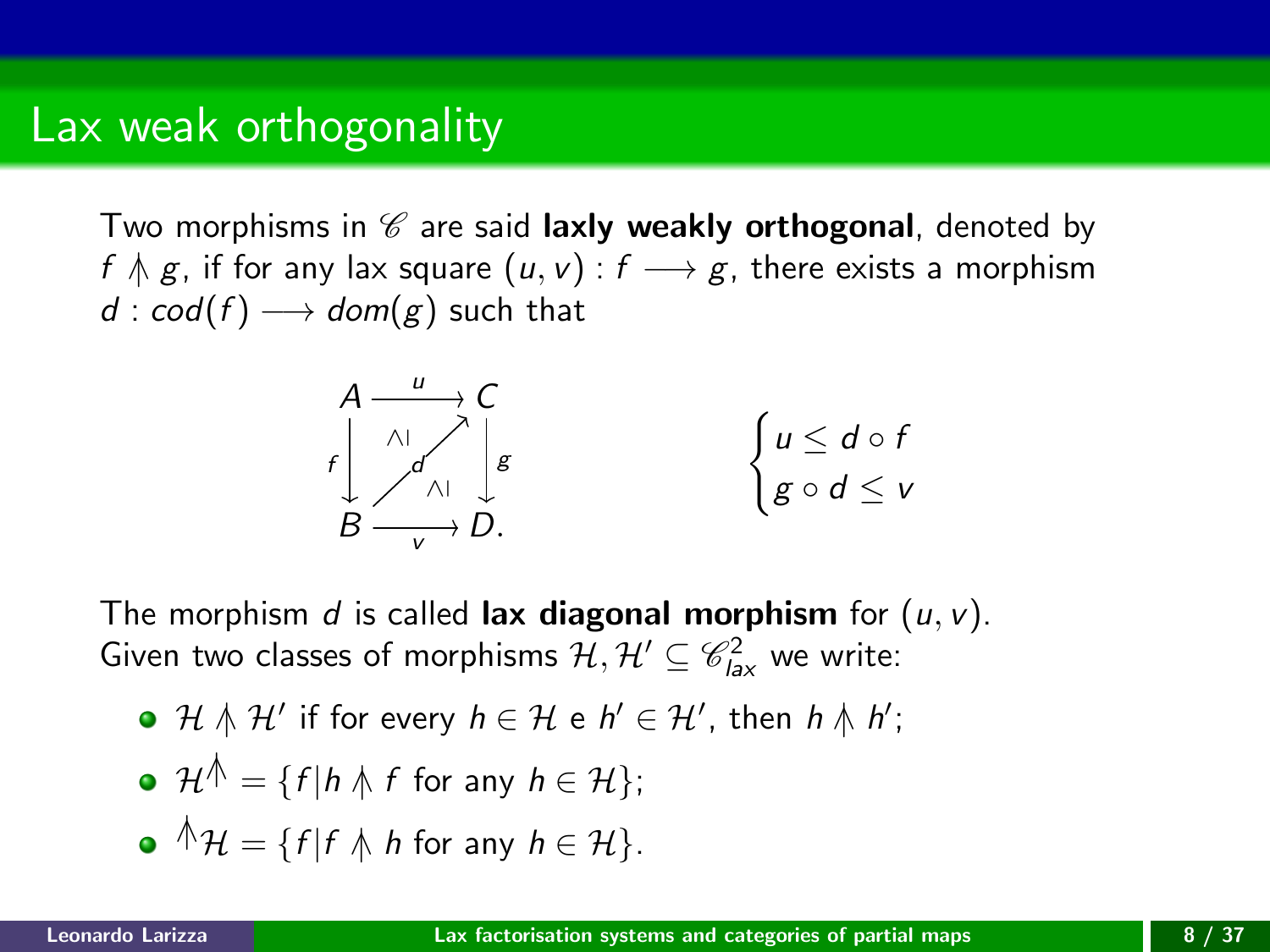## Adjoint morphisms

As usual, in an **Ord**-enriched category, two morphisms  $f : A \rightarrow B$ and  $g : B \to A$  form an adjunction  $f \dashv g$  if we have the following 2-cells:

$$
\begin{cases} \mathrm{id}_A \leq g \cdot f \\ f \cdot g \leq \mathrm{id}_B. \end{cases}
$$

### Proposition

Let f be a morphism in  $\mathscr C$ . Then the following are equivalent:

- $\bullet$  f is laxly weakly orthogonal to itself;
- **2** f is a left adjoint;
- **3** f  $\wedge \mathscr{C}_{\text{lav}}^2$ ;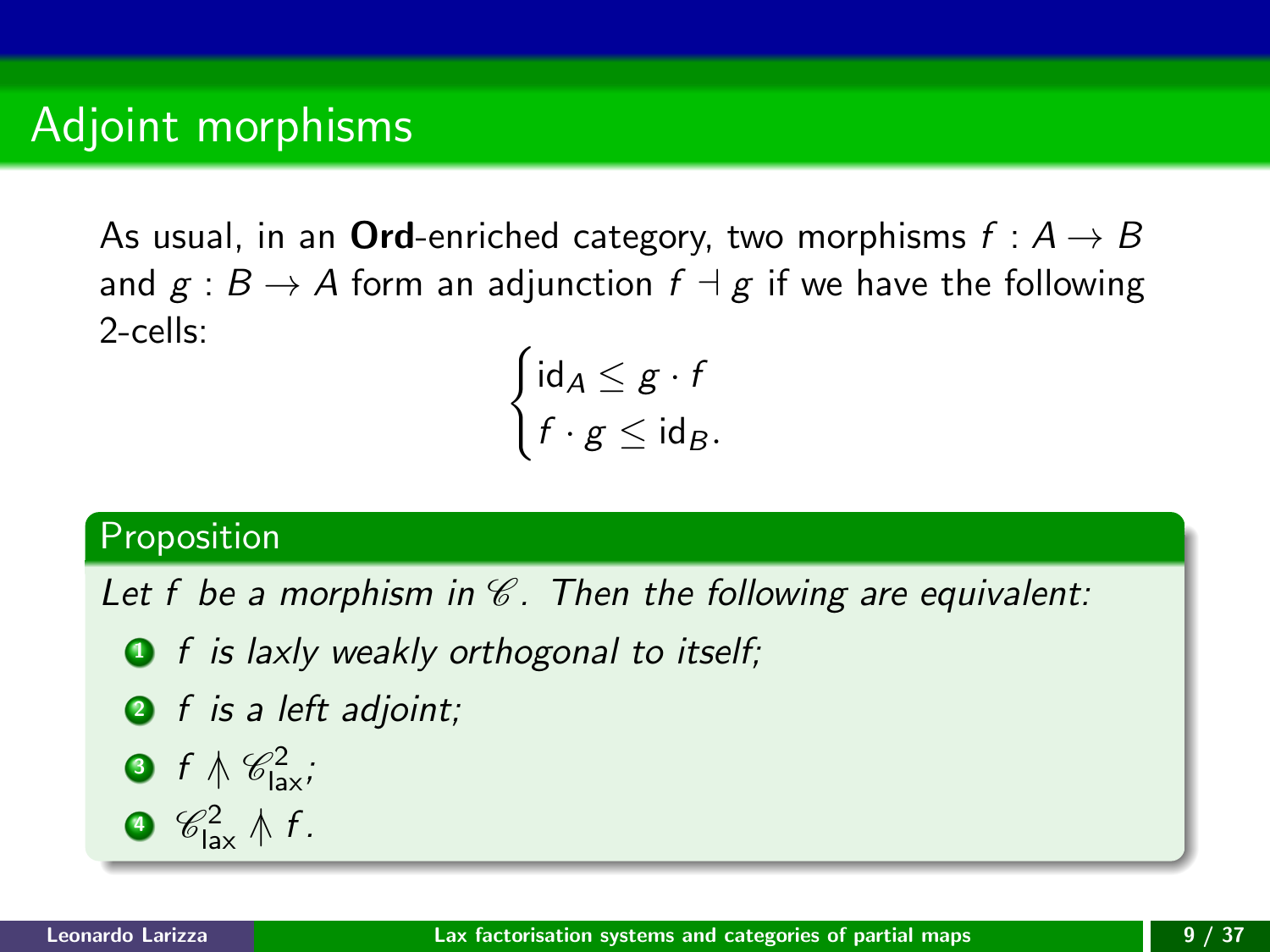## Sketch proof

1.⇒2. This is shown considering the square



2.⇒3.⇒1. Considering a lax square  $(u, v) : f \longrightarrow g$ 



2.⇒4. Analogous. 3. $\Rightarrow$ 1. and 4. $\Rightarrow$ 1. are trivial.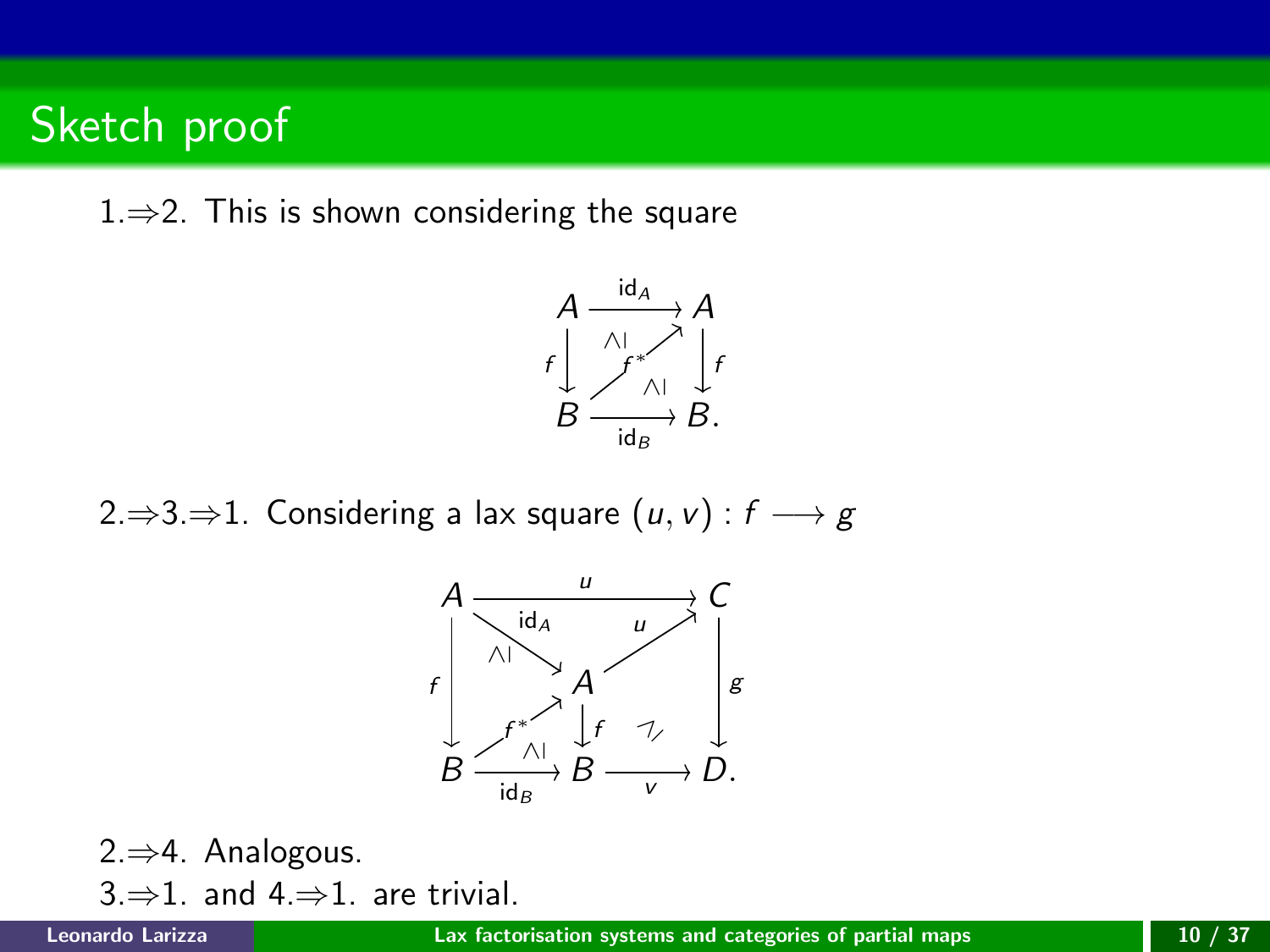## Adjoint morphisms for partial maps

### Proposition

Let  $\mathscr C$  be an Ord-enriched category and  $\mathcal P(\mathscr C)$  a category of partial maps. A pair of morphisms in  $\mathcal{P}(\mathscr{C})$  constitute an adjunction  $f \dashv g$  if and only if  $f$  is total and  $\varphi_f=\sigma_g\cdot\overline{\varphi}_f$  such that  $\overline{\varphi}_f\dashv\varphi_g$  in  $\mathscr{C}.$ 

#### Remark

In particular we deduce that if the Ord-enrichment on  $\mathscr C$  is discrete, then a pair of morphisms constitute an adjunction  $f \dashv g$  if and only if  $f = (id_A, \sigma)$  and  $g = (\sigma, id_A)$ , for some  $\sigma \in S$ .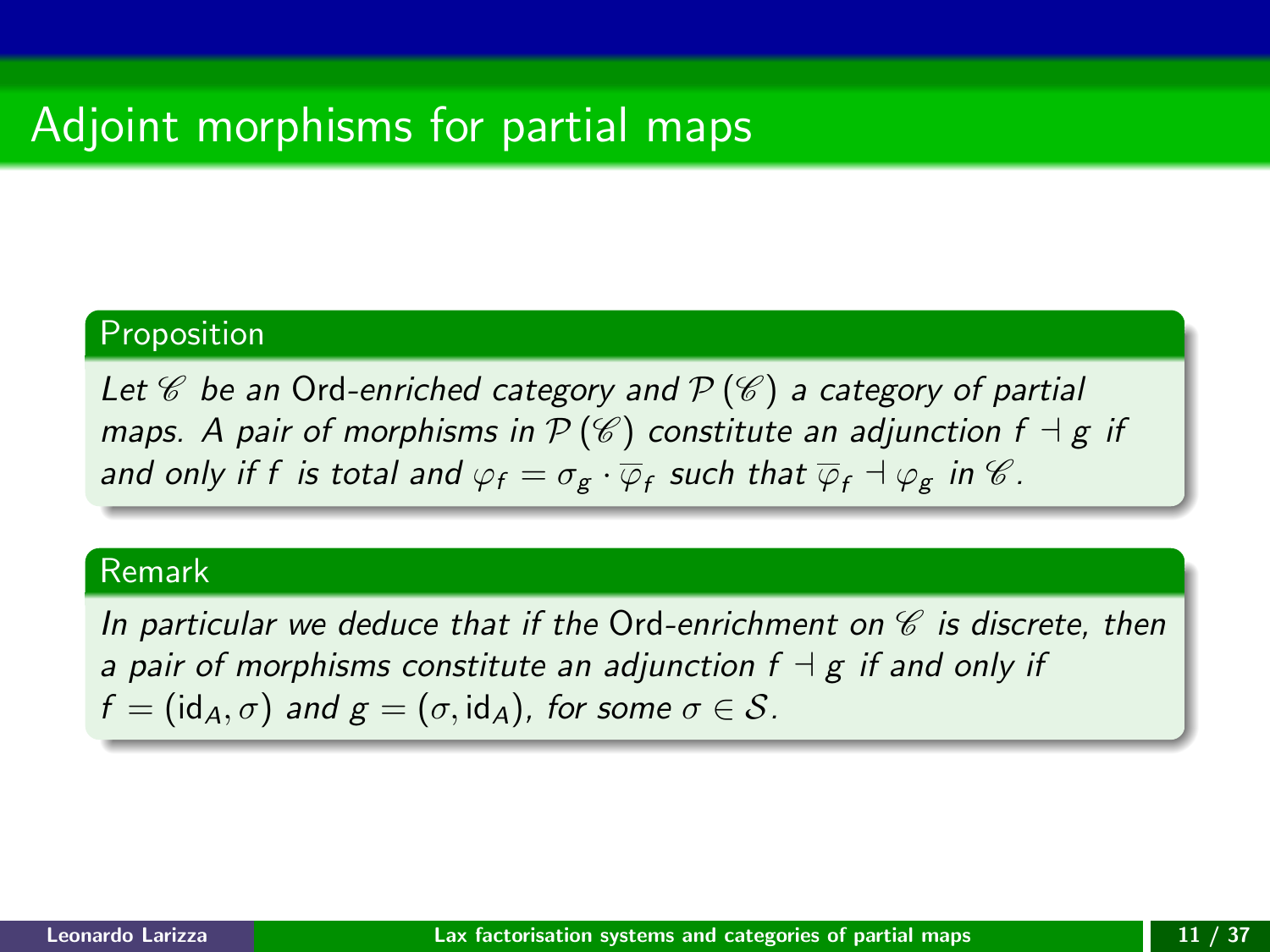Consider the adjunction  $f \dashv g$  in  $\mathcal{P}(\mathscr{C})$ . The 2-cell id $A \leq g \cdot f$  yields that  $g \cdot f$  is total and therefore f is total, we can write



$$
\begin{cases}\mathrm{id}_A \sqsubseteq \varphi_g \cdot \overline{\varphi}_f \\ \varphi_f \cdot \varphi_g = \sigma_g \cdot \overline{\varphi}_f \cdot \varphi_g \sqsubseteq \sigma_g. \end{cases}
$$

This yields the existence of the adjunction  $\overline{\varphi}_f \dashv \varphi_g$  in  $\mathscr{C}$ . The other direction is proved simply by calculation.

Leonardo Larizza [Lax factorisation systems and categories of partial maps](#page-0-0) 12 / 37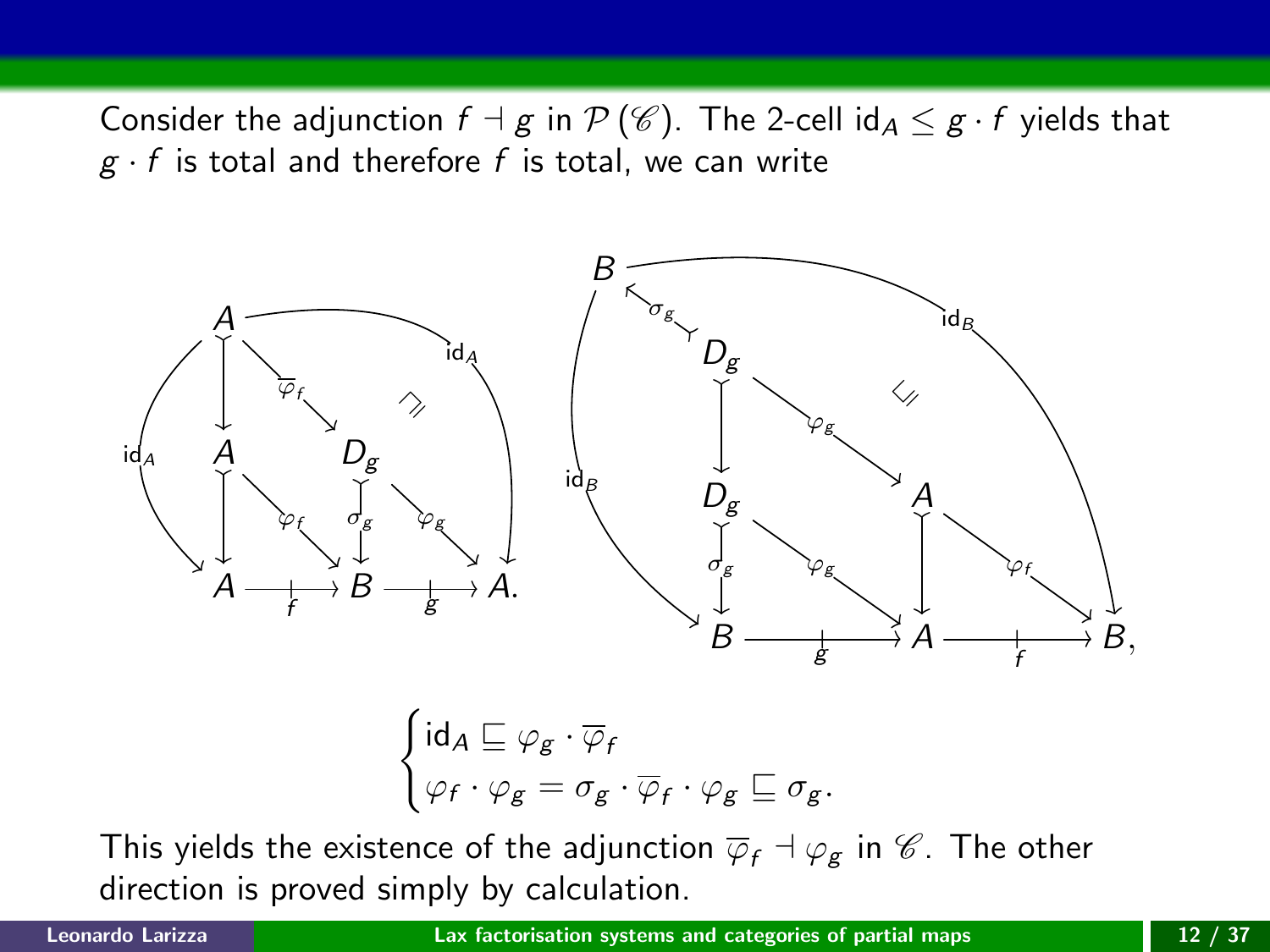## Lax weak factorisation systems

A lax weak prefactorisation system is a pair  $(\mathcal{L}, \mathcal{R})$  of classes of morphisms such that  $\mathcal{R}=\mathcal{L}^{\bigwedge}$  and  $\mathcal{L}=\stackrel{\wedge}{\mathcal{R}}$  . Moreover, if every morphism f admits an  $(\mathcal{L}, \mathcal{R})$ -factorisation



then  $(\mathcal{L}, \mathcal{R})$  is called lax weak factorisation systems. We remark that for any lax weak prefactorisation system  $(\mathcal{L}, \mathcal{R})$ ,  $\mathcal{L} \cap \mathcal{R} = LA(\mathcal{C}).$ 

#### Proposition

Given any 
$$
\mathcal{H} \subseteq \mathcal{C}_{\text{lax}}^2
$$
, then  $(\mathcal{H}, (\mathcal{H})^{\mathcal{H}})$  and  $(\mathcal{H}(\mathcal{H}^{\mathcal{H}}), \mathcal{H}^{\mathcal{H}})$  are lax weak prefactorisation systems.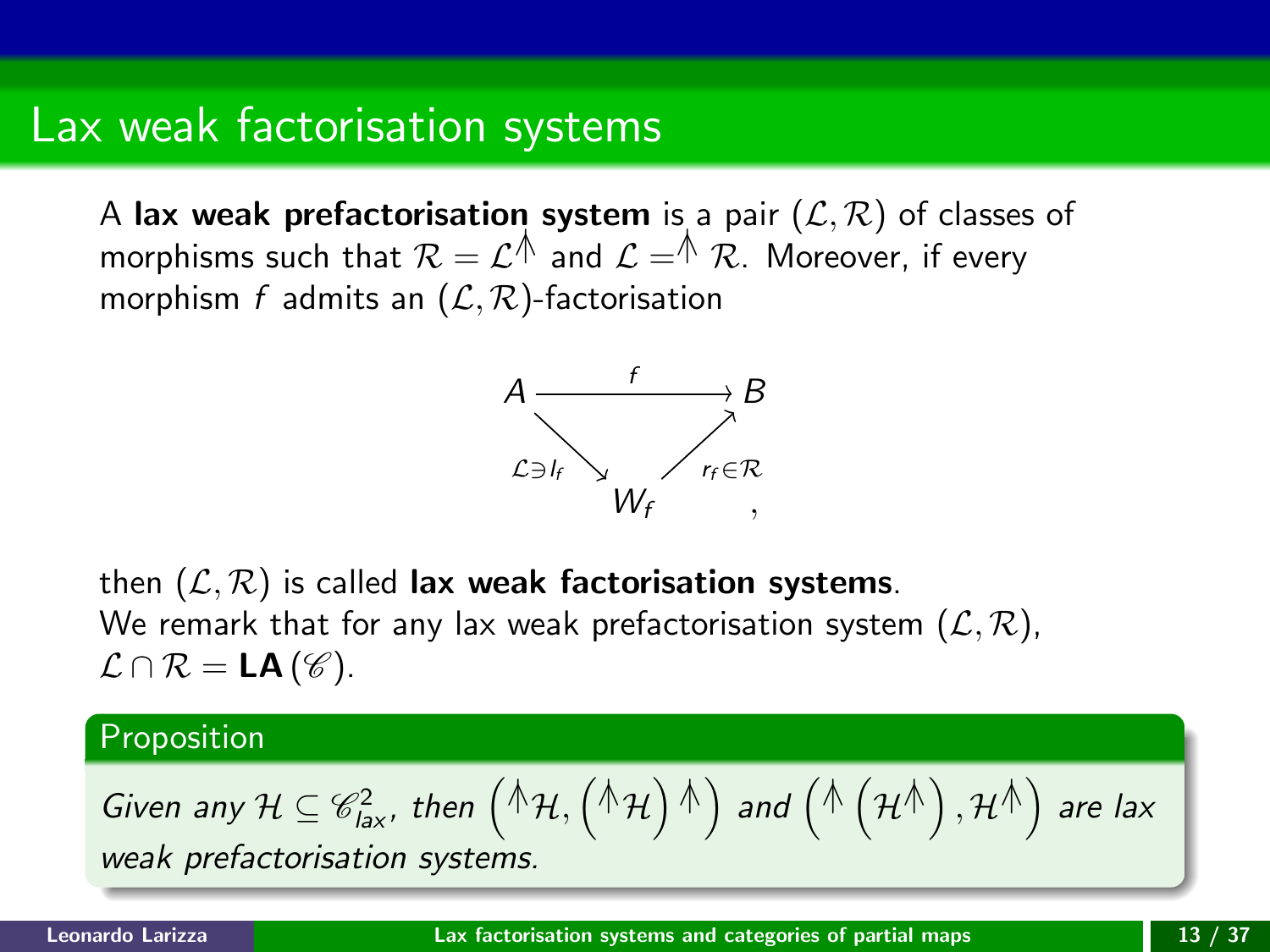## Lax functorial factorisation systems

We denote by

$$
(-\circ-): \mathscr{C}_{\text{lax}}^2 \times_{\mathscr{C}} \mathscr{C}_{\text{lax}}^2 \longrightarrow \mathscr{C}_{\text{lax}}^2
$$

the composition functor.

#### **Definition**

A lax functorial factorisation system is a functor  $F: \mathscr{C}_{\textit{las}}^2 \longrightarrow \mathscr{C}_{\textit{las}}^2 \times_{\mathscr{C}} \mathscr{C}_{\textit{las}}^2$ , such that  $(- \circ -) \, F = \textit{Id}_{\mathscr{C}_{\textit{las}}^2}$ .

Composition of F with the projections of  $\mathscr{C}_{\textit{las}}^2\times_{\mathscr{C}}\mathscr{C}_{\textit{las}}^2$  yields the definition of the following functors

$$
L, R: \mathcal{C}_{\text{law}}^2 \longrightarrow \mathcal{C}_{\text{law}}^2,
$$

$$
K: \mathcal{C}_{\text{law}}^2 \longrightarrow \mathcal{C}.
$$

To avoid ambiguity, a lax functorial factorisation system will be denoted by  $(F, L, R, K)$ .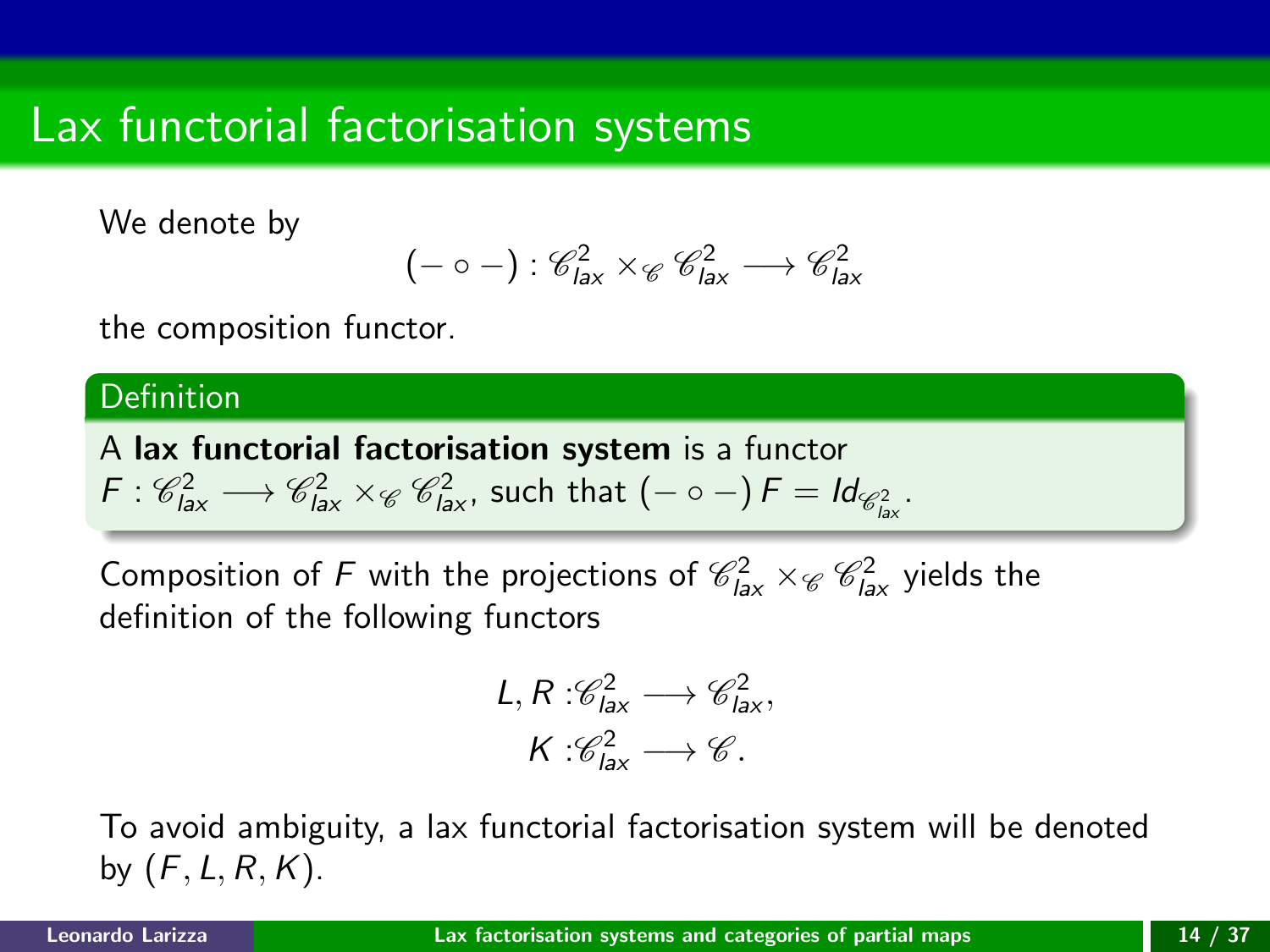Every functorial factorisation system comes equipped with two natural transformations  $\eta: \mathsf{Id}_{\mathscr{C}^2_{\text{las}}} \Longrightarrow R$  and  $\varepsilon: L \Longrightarrow \mathsf{Id}_{\mathscr{C}^2_{\text{las}}}$ . These transformations operate as follows:

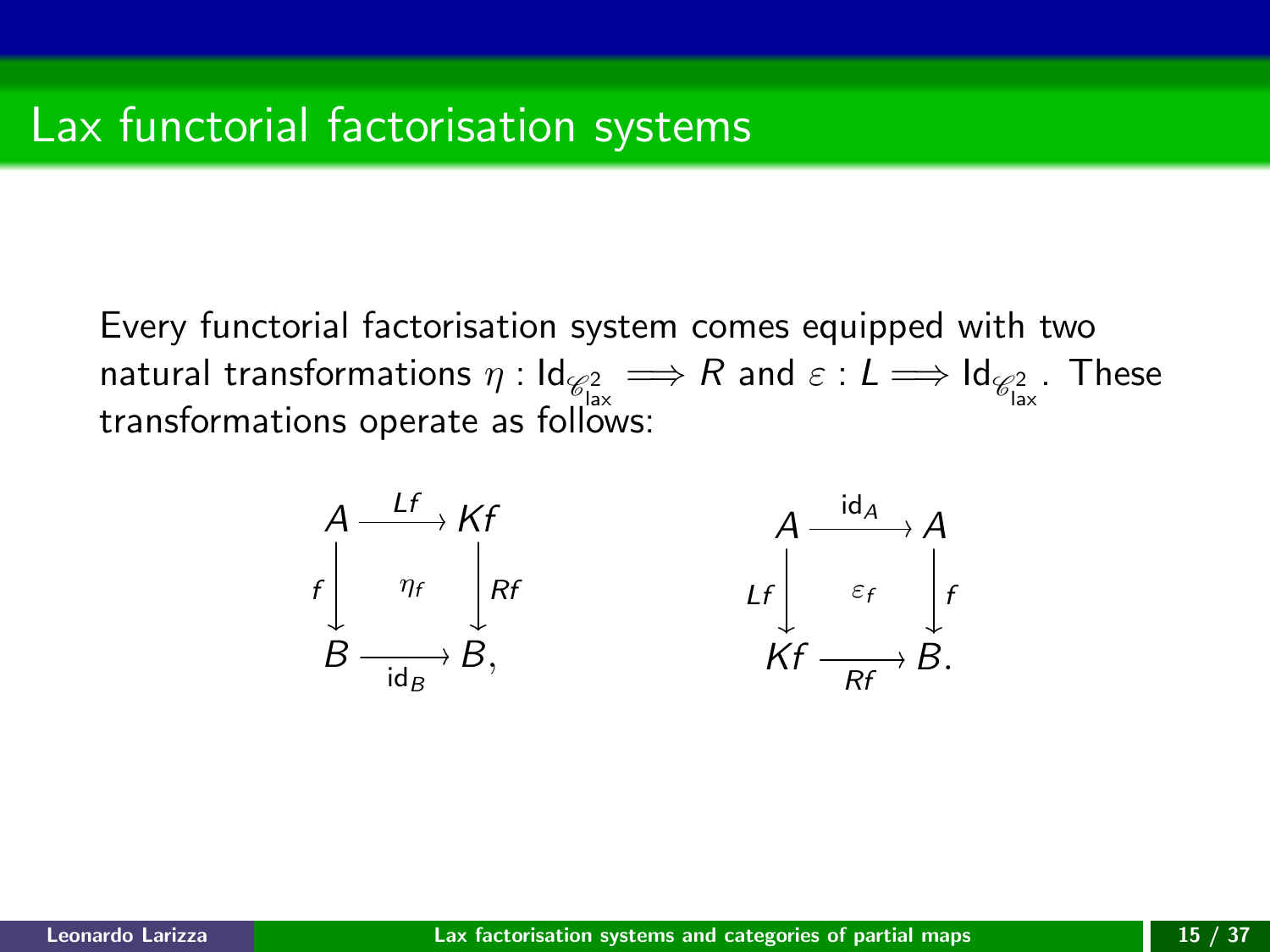Differently from ordinary factorisation systems, these transformations are not strict in general, but only oplax. In fact, considering  $\eta$ , for any lax square  $(u, v) : f \longrightarrow g$  we have that



since  $Lg \cdot u \leq K(u, v) \cdot Lf$  by definition of lax functorial factorisation. This amounts to have that  $\eta_{\mathcal{g}}\cdot(u,v)\leq R\left(u,v\right)\cdot\eta_{f}.$ Similarly one can prove that  $\varepsilon$  is an oplax natural transformation as well.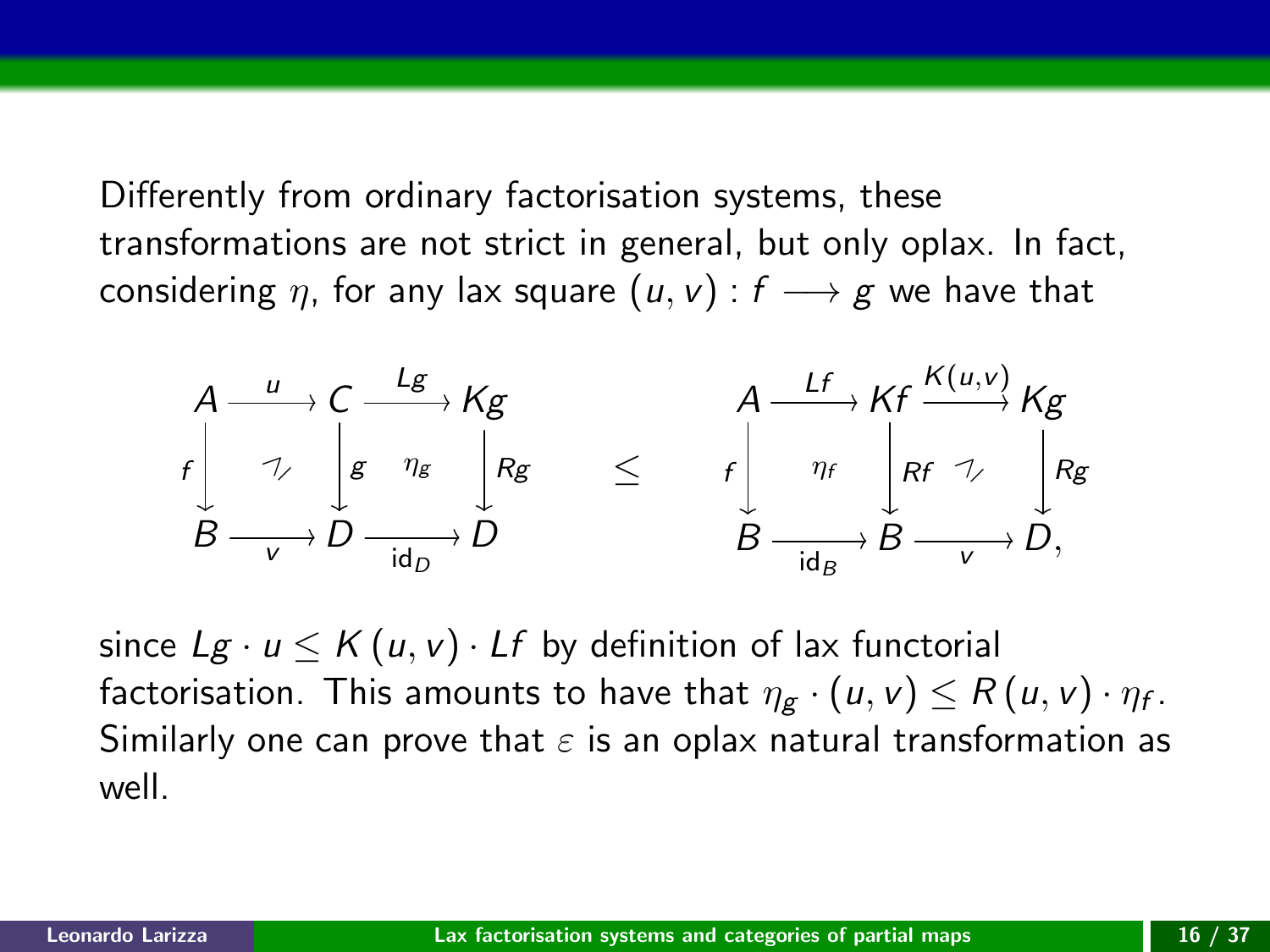# Lax functorial weak factorisation systems

### Definition

A lax weak factorisation system  $(\mathcal{L}, \mathcal{R})$  is functorial if there exists a functorial factorisation system  $(F, L, R, K)$  such that  $Lf \in \mathcal{L}$  and  $Rf \in \mathcal{R}$ .

Let  $(F, L, R, K)$  be a lax functorial factorisation system. We define the two classes

$$
\mathcal{L}_F = \{f | f \wedge Rf\} \qquad \mathcal{R}_F = \{f | Lf \wedge f\}.
$$

Then  $(F, L, R, K)$  is lax predistributive if, for every morphism f,  $Lf \in \mathcal{L}_F$  and  $Rf \in \mathcal{R}_F$ , i.e. Lf  $\wedge$  RLf and LRf  $\wedge$  Rf.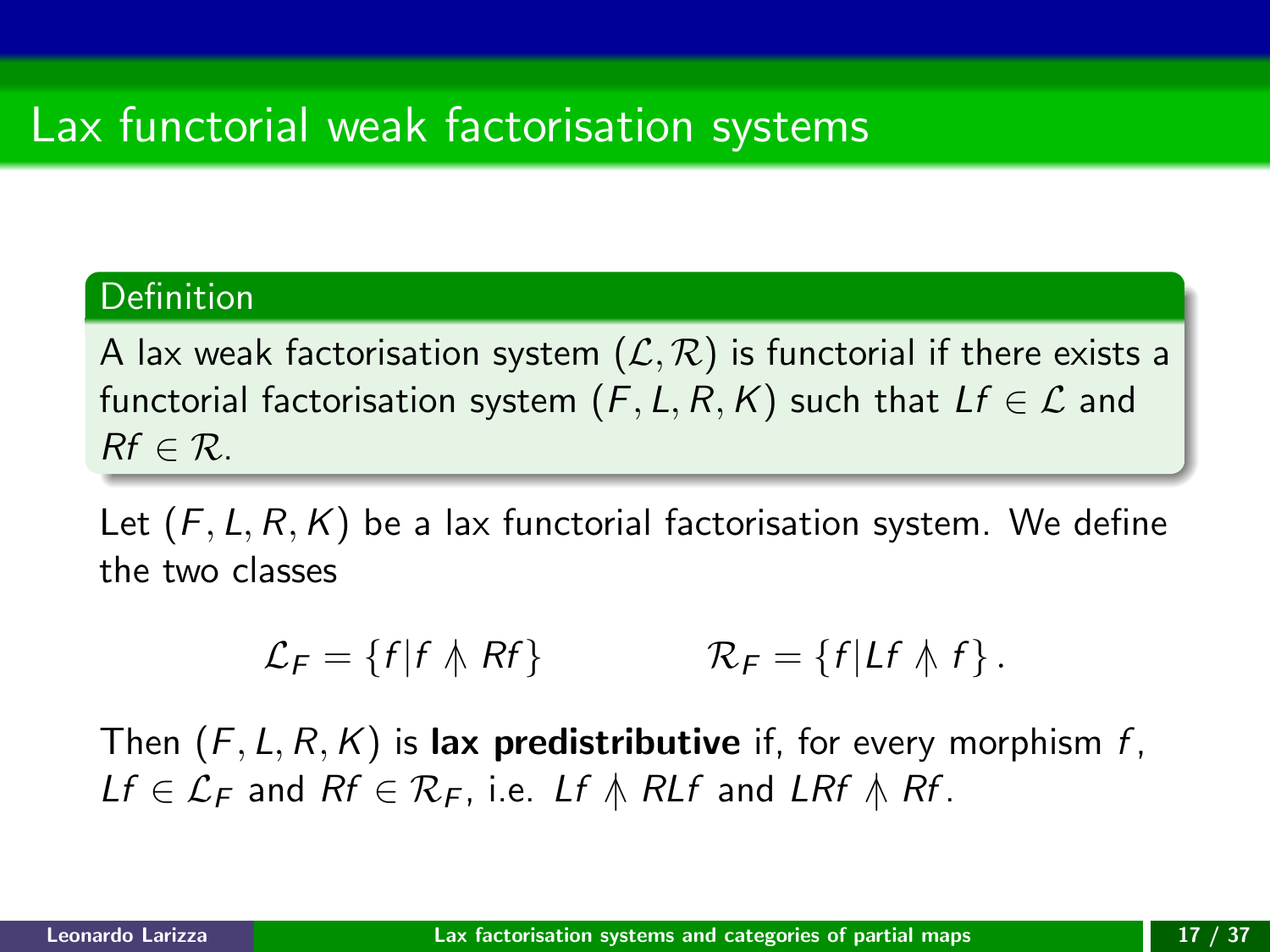Let  $(F, L, R, K)$  be a predistributive lax functorial factorisation system. Then we can give the equivalent definitions

> $\mathcal{L}_F = \{f | \eta_f$  has a lax diagonal morphism}  $\mathcal{R}_F = \{f | \varepsilon_f$  has a lax diagonal morphism}.

We will denote such lax liftings for any  $f$  by

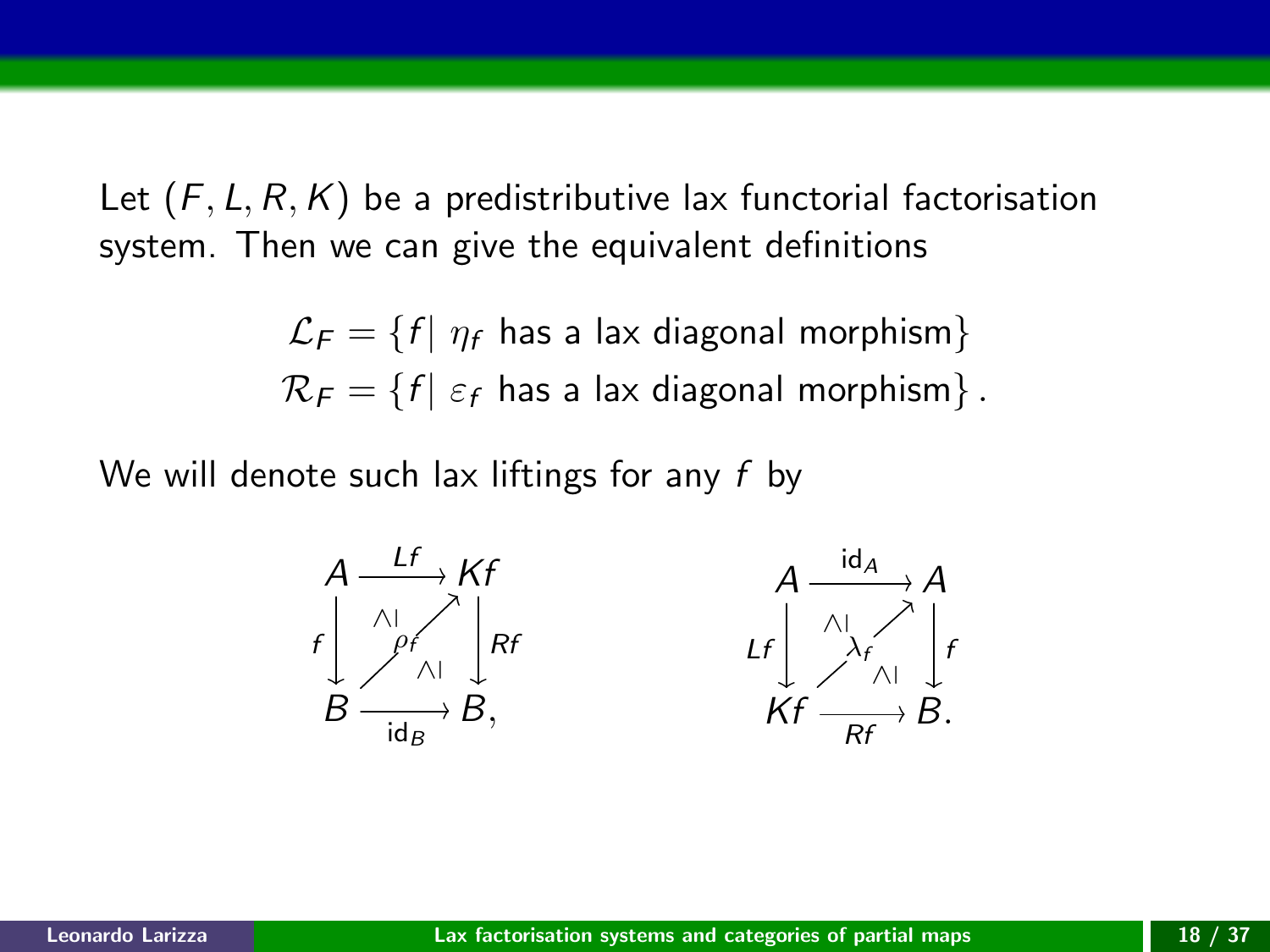We consider  $f$  such that  $\rho_f$  is a lax diagonal morphism for  $\eta_f$  and a lax square



where  $\rho_f$  is a diagonal morphism of  $\eta_f$  existing by assumption and  $\lambda_{Rf}$  is a diagonal morphism of  $\varepsilon_{RF}$  existing since LRf  $\wedge$  Rf. This yields that  $\Delta = \lambda_{\mathit{RF}} \cdot \mathit{K}\left( \mathit{u}, \mathit{v} \right) \cdot \rho_{\mathit{f}}$  is the diagonal morphism sought and  $f \wedge Rf$ .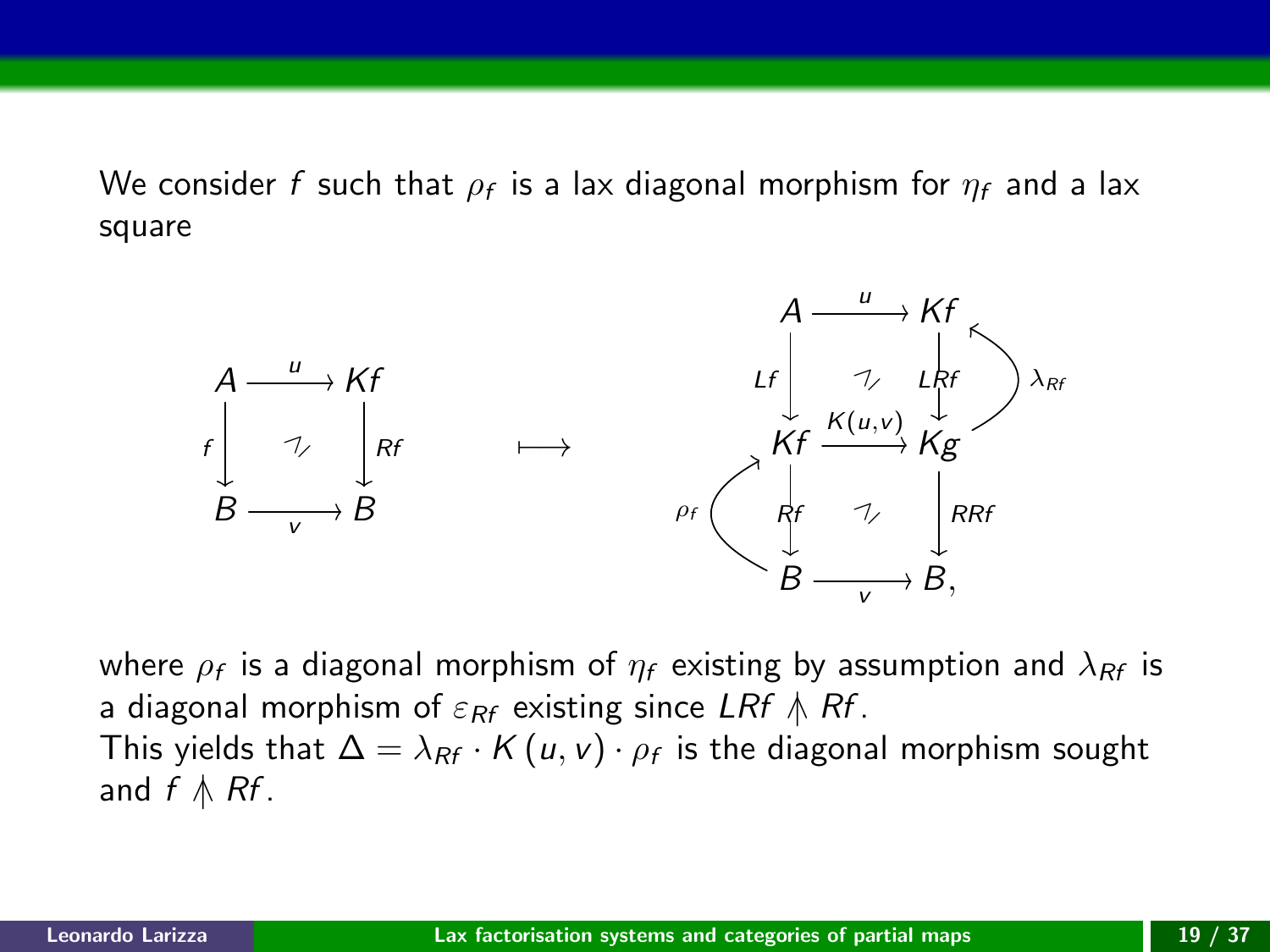#### Theorem

Let  $(F, L, R, K)$  be a predistributive lax functorial factorisation system. Then  $(\mathcal{L}_F, \mathcal{R}_F)$  is a lax weak factorisation system. Moreover, for any lax functorial weak factorisation system  $(\mathcal{L}, \mathcal{R})$  with lax functorial factorisation  $(F, L, R, K)$ , we have  $(L, R) = (L_F, R_F)$ .

Let  $f \in \mathcal{L}_F$  and  $g \in \mathcal{R}_F$ . We factorise a lax square as



The morphism  $\Delta = \lambda_g \cdot K(u, v) \cdot \rho_f$  is a lax diagonal morphism. Moreover, for any  $f \mathrel{\wedge} \mathcal{R}$ , then  $f \mathrel{\wedge} Rf$ , thus  $f \in \mathcal{L}$ , namely  $\mathcal{R}^{\mathcal{A}} \subset \mathcal{L}$ . Analogously  $\mathcal{L}^{\mathcal{A}} \subseteq \mathcal{R}$ .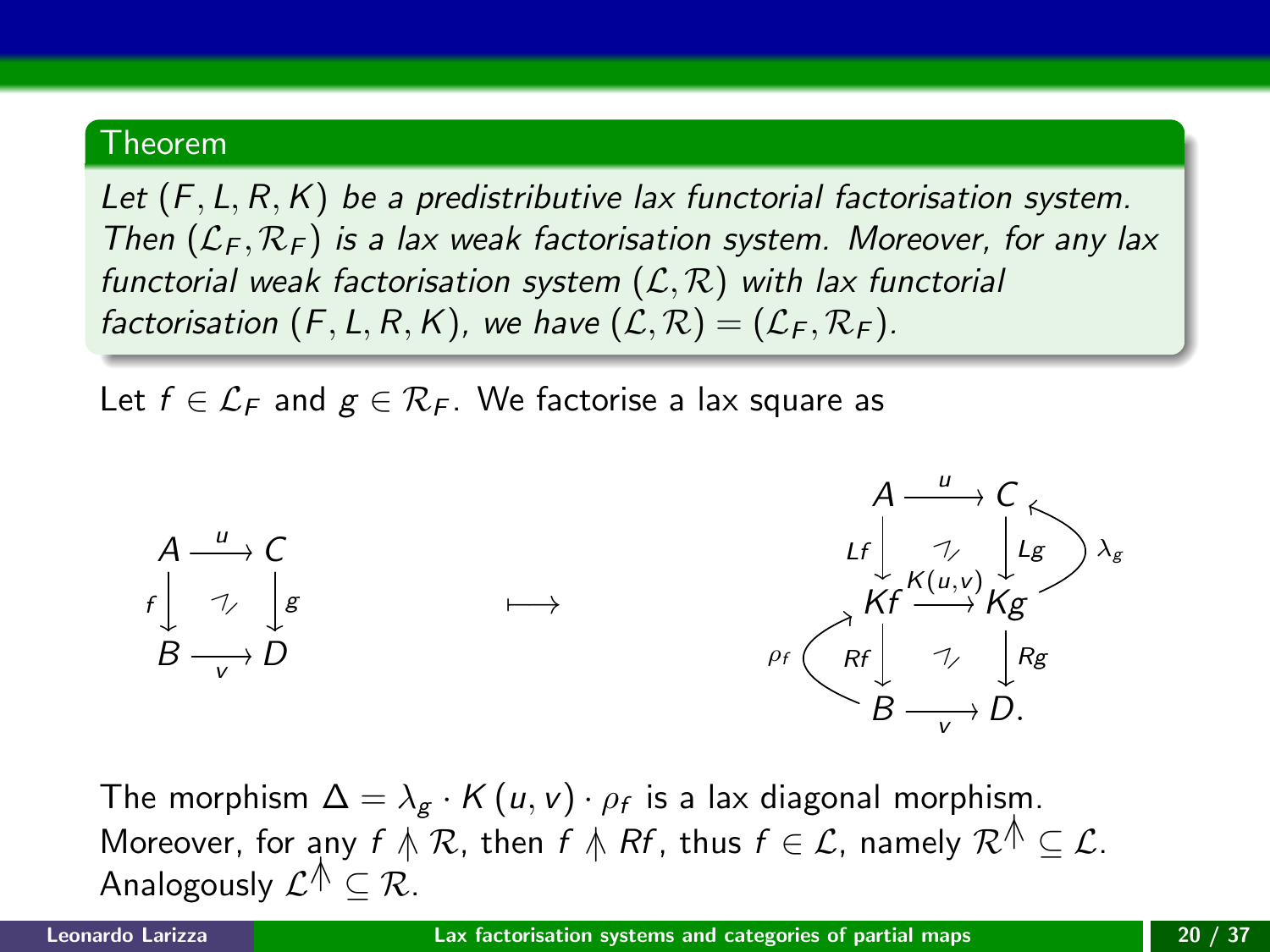### Lax monads

For an Ord-enriched category  $\mathscr C$ , a lax monad is a triple  $(T, \eta, \mu)$ , such that

- $T: \mathscr{C} \longrightarrow \mathscr{C}$  is a locally monotone functor;
- $\eta$  : Id  $\implies$  T is an oplax natural transformation;
- $\mu$  :  $TT \implies T$  is an oplax natural transformation;

and such that the following lax monads laws are satisfied

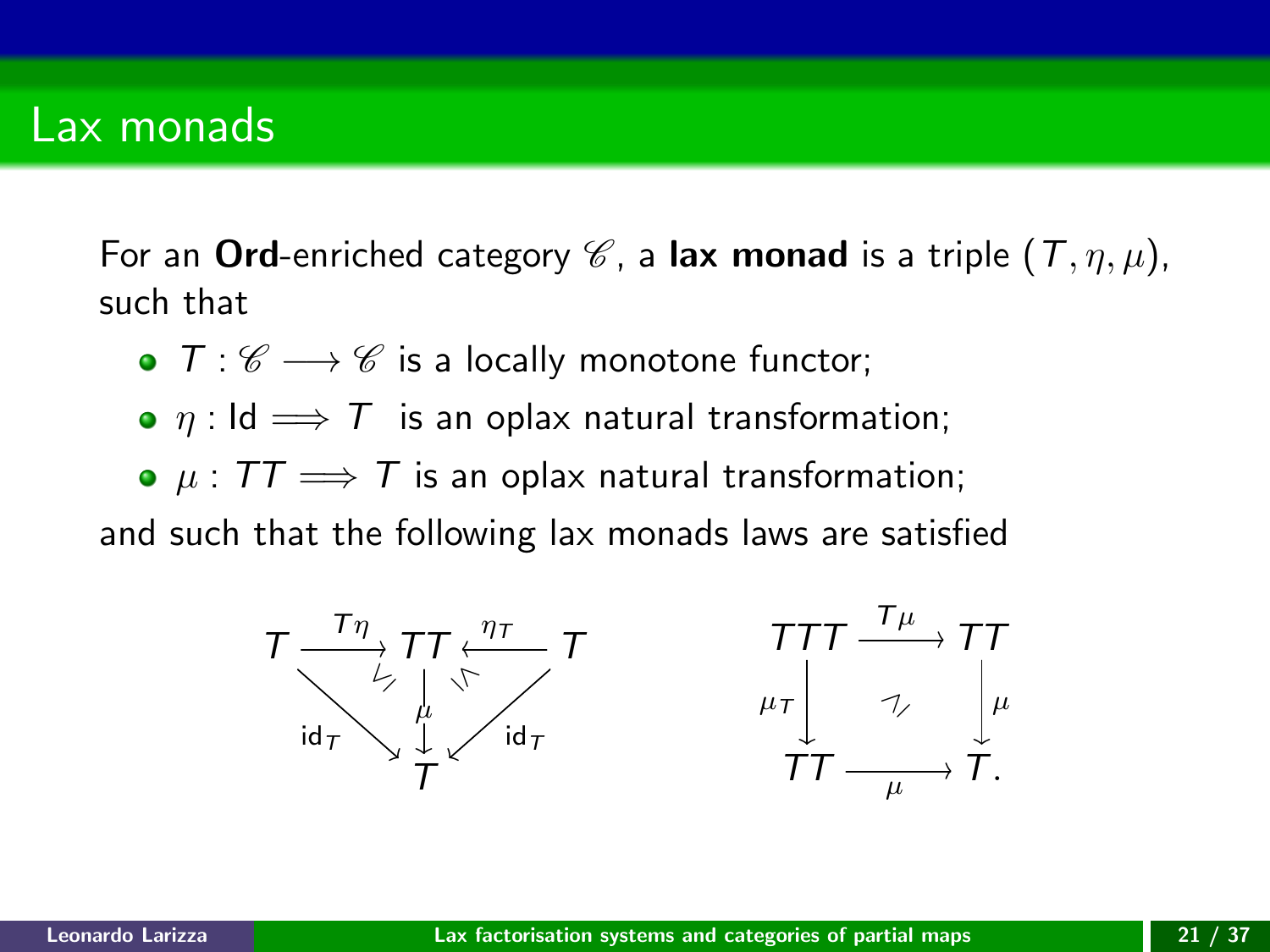## Lax algebraic weak factorisation systems

A lax algebraic weak factorisation system is a functorial factorisation system  $(F, L, R, K)$  such that  $(R, \eta)$  is part of a lax monad  $(R, \eta, \Theta)$ ,  $(L, \varepsilon)$  is part of a lax comonad  $(L, \varepsilon, \Omega)$ , and there exists a distributive law  $\Delta$  : LR  $\Longrightarrow$  RL of the comonad over the monad such that the following diagram commutes



#### Proposition

A lax algebraic weak factorisation system  $(F, L, R, K)$  is a predistributive lax functorial factorisation system.

Leonardo Larizza [Lax factorisation systems and categories of partial maps](#page-0-0) 22 / 37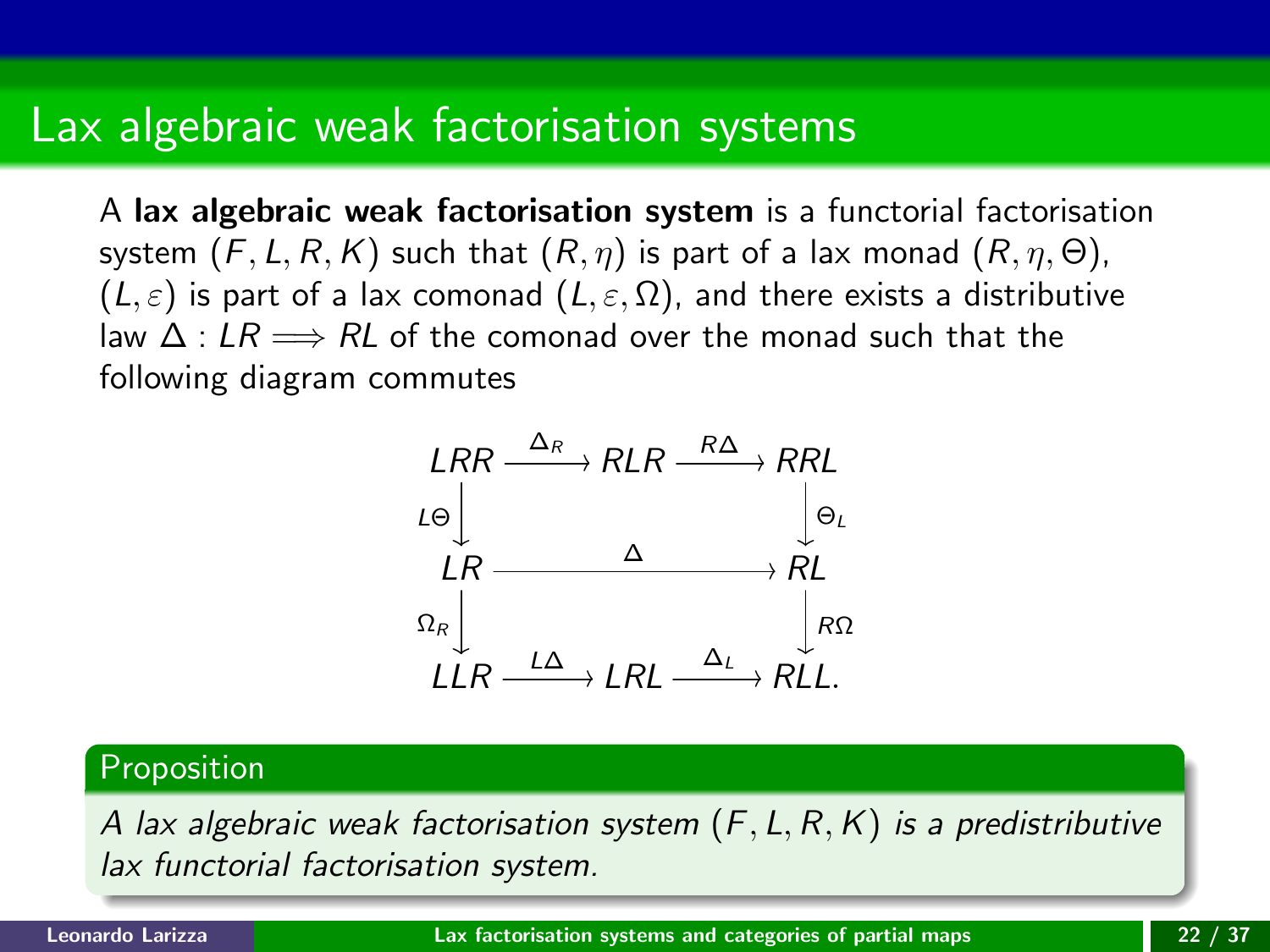## Oplax case

Dual arguments can be discussed for  $\mathscr{C}^2_{\textit{oplas}'}.$  Morphisms here are oplax squares as

$$
(u, v) : f \longrightarrow g \qquad \qquad f \downarrow \qquad \downarrow \qquad f \downarrow
$$
\n
$$
B \xrightarrow{u} C
$$
\n
$$
B \xrightarrow{v} D.
$$

Here the oplax weak orthogonality relation  $f \nmid g$  requires that, for any oplax square  $(u, v) : f \longrightarrow g$ , there exists a morphism  $d : cod(f) \longrightarrow dom(g)$  such that

$$
\begin{array}{ccc}\nA & u \\
f & \searrow f \\
B & \searrow f \\
\hline\n\end{array}\n\qquad \qquad \begin{cases}\nA & \searrow f \\
\downarrow g \\
B & \searrow f \\
\hline\n\end{cases}\n\qquad \qquad \begin{cases}\nd \circ f \leq u \\
v \leq g \circ d.\n\end{cases}
$$

The main difference here will be that self orthogonal morphisms are right adjoint morphisms.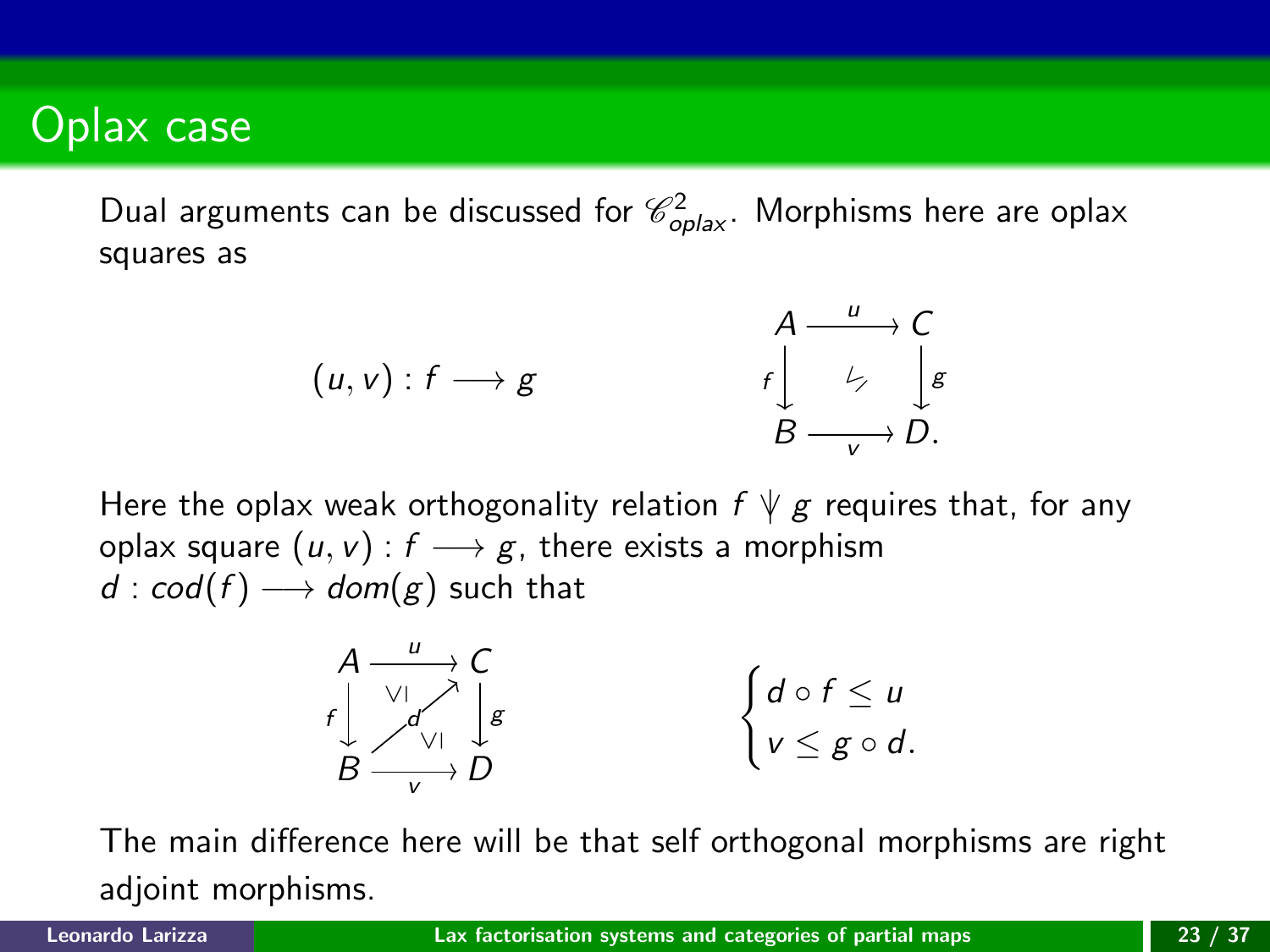## Total maps

Let us consider  $\mathscr C$  Ord-enriched category and  $\mathcal P(\mathscr C)$  a category of partial maps. Any morphism may be factorised as follows



This factorisation is functorial and lax predistributive. The underlying lax weak factorisation system is given by

$$
\mathcal{L}_{F} = \mathbf{PLA} = \{ f | \varphi_{f} = \sigma \cdot \overline{\varphi}_{f} \text{ with } \sigma \in \mathcal{S} \text{ and } \overline{\varphi}_{f} \in \mathbf{LA}(\mathscr{C}) \}, \quad \mathcal{R}_{F} = \mathbf{Tot}.
$$

This lax functorial factorisation system is actually a lax algebraic weak factorisation system.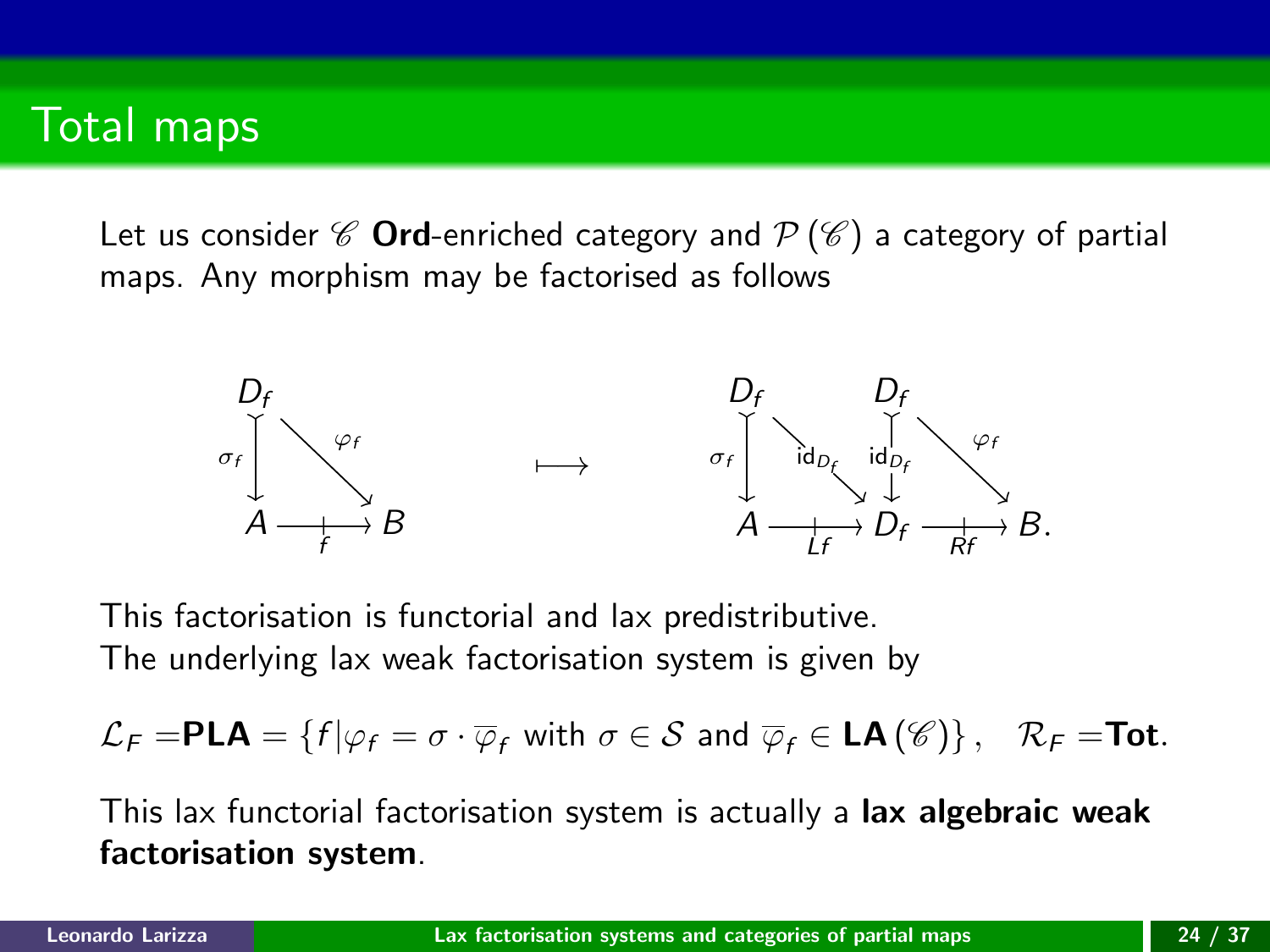# Sketch proof

- One proves functoriality and defines the lax (co)monad naturally.
- **•** If  $f \in PLA$ , then Rf is a left adjoint morphism and therefore f  $\wedge$  Rf, i.e.  $f \in \mathcal{L}_F$ . On the other hand if  $f \in \mathcal{L}_F$ , one can prove that the existence of a lax diagonal morphism for the square  $\eta_f$ yields that

$$
\varphi_f = \sigma_{\delta} \cdot \overline{\varphi}_f \qquad \qquad \text{and} \qquad \qquad \overline{\varphi}_f \dashv \varphi_{\delta}
$$

Hence we have that  $\mathcal{L}_F = \mathbf{PLA}$ .

**•** If f is total, then Lf is an identity, therefore Lf  $\wedge$  f, i.e.  $f \in \mathcal{R}_F$ . If  $f \in \mathcal{R}_F$  and  $\delta'$  a lax diagonal morphism for  $\varepsilon_f$ , then  $\mathsf{id}_A \leq \delta \cdot Lf$ . Hence  $Lf = id_A$ .

This implies that  $\mathcal{R}_F = \textbf{Tot}$ .

 $\bullet$  Predistributivity follows trivially since for every f

 $Lf \in \mathbf{PLA} = \mathcal{L}_F$  and  $Rf \in \mathbf{Tot} = \mathcal{R}_F$ .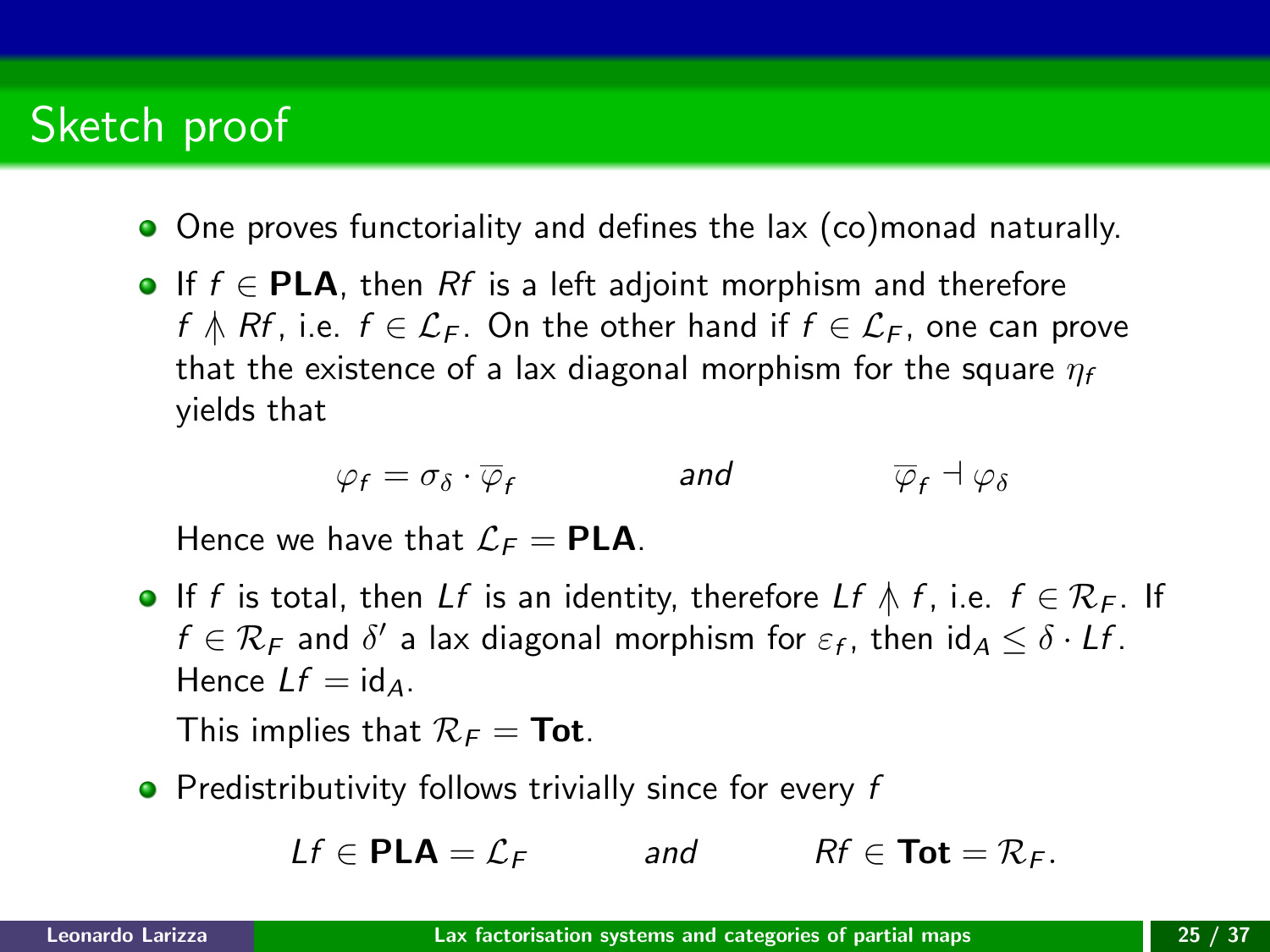## Extracting an oplax WFS for  $P(\mathscr{C})$  from a WFS on  $\mathscr{C}$

We consider  $\mathscr C$  a category with a stable WFS  $(\mathcal E,\mathcal M)$  and  $\mathcal P(\mathscr C)$ category of partial maps. Then for any partial morphism  $f$  we have the factorisation



We define

$$
\overline{\mathcal{E}} = \{f|\varphi_f \in \mathcal{E}\}, \qquad \overline{\mathcal{M}} = \{f|\varphi_f \in \mathcal{M}\}.
$$

Stability under pullback of the class  $\mathcal E$  enables us to build appropriate lax diagonal morphisms for oplax squares  $e \rightarrow m$  and prove that  $\overline{\mathcal{E}} \ \forall \ \overline{\mathcal{M}}$ .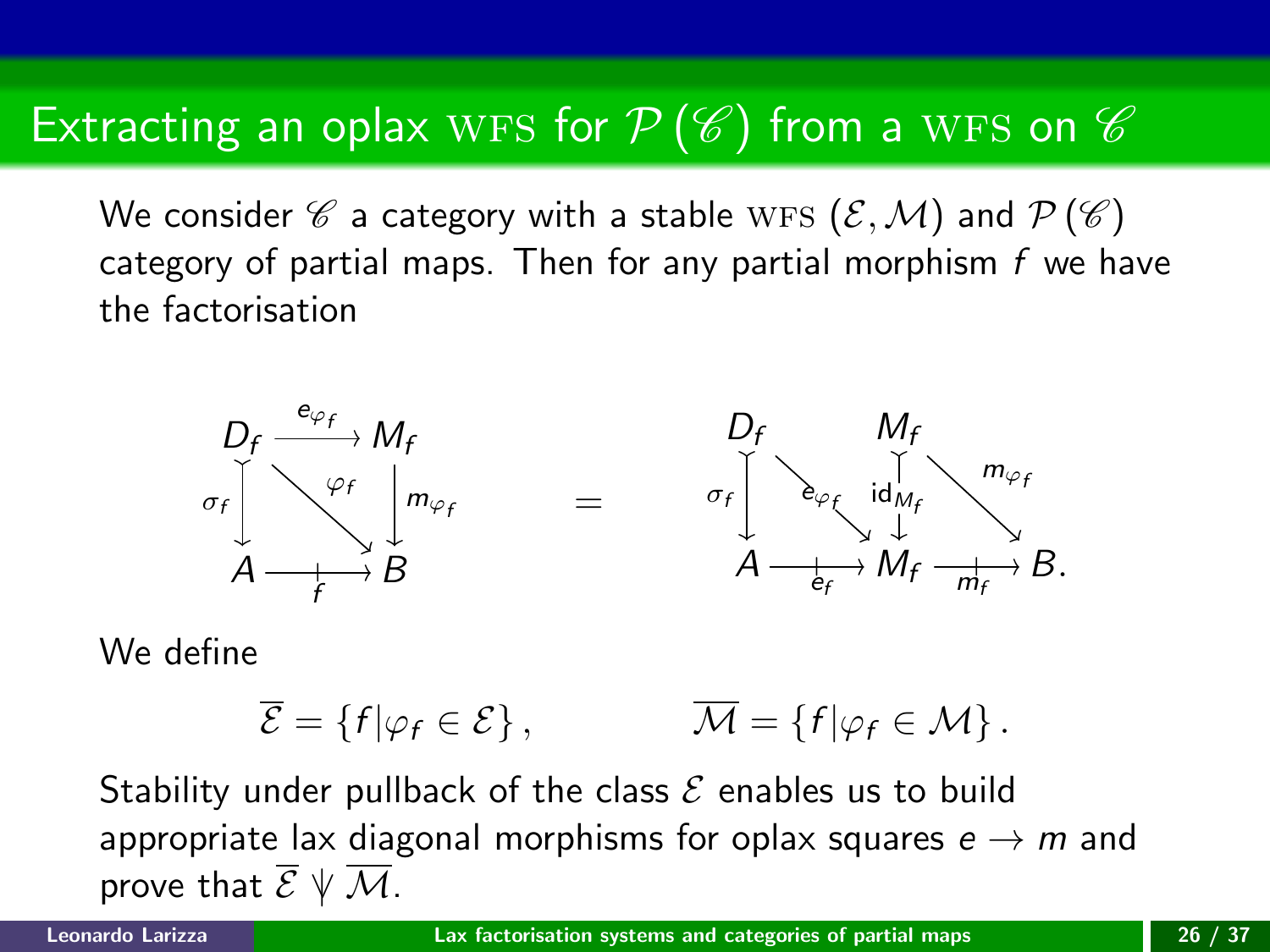Moreover we have that if  $(\mathcal{E}, \mathcal{M})$  is functorial on  $\mathcal C$  through  $(F, L, R, K)$ , then the functors can be extended to  $\mathcal{P}(\mathscr{C})$  as

$$
\overline{L}f = (\sigma_f, L\varphi_f) \quad \text{and} \quad \overline{R}f = (\text{id}_{K\varphi_f}, R\varphi_f).
$$

These are functors on  $\mathcal{P}\left(\mathscr{C}\right)^2_{\mathrm{oplax}}$ .

### Proposition

The pair  $(\overline{\mathcal{E}}, \overline{\mathcal{M}})$  is an oplax weak factorisation system. If  $(\mathcal{E}, \mathcal{M})$ is functorial underlying  $(\mathsf{F}, \mathsf{L}, \mathsf{R}, \mathsf{K})$ , then  $(\overline{\mathcal{E}}, \overline{\mathcal{M}})$  is functorial underlying  $(\overline{F}, \overline{L}, \overline{R}, \overline{K})$ . Moreover if  $(F, L, R, K)$  is an algebraic weak factorisation system, then  $(\overline{F},\overline{L},\overline{R},\overline{K})$  is an oplax weak algebraic factorisation system.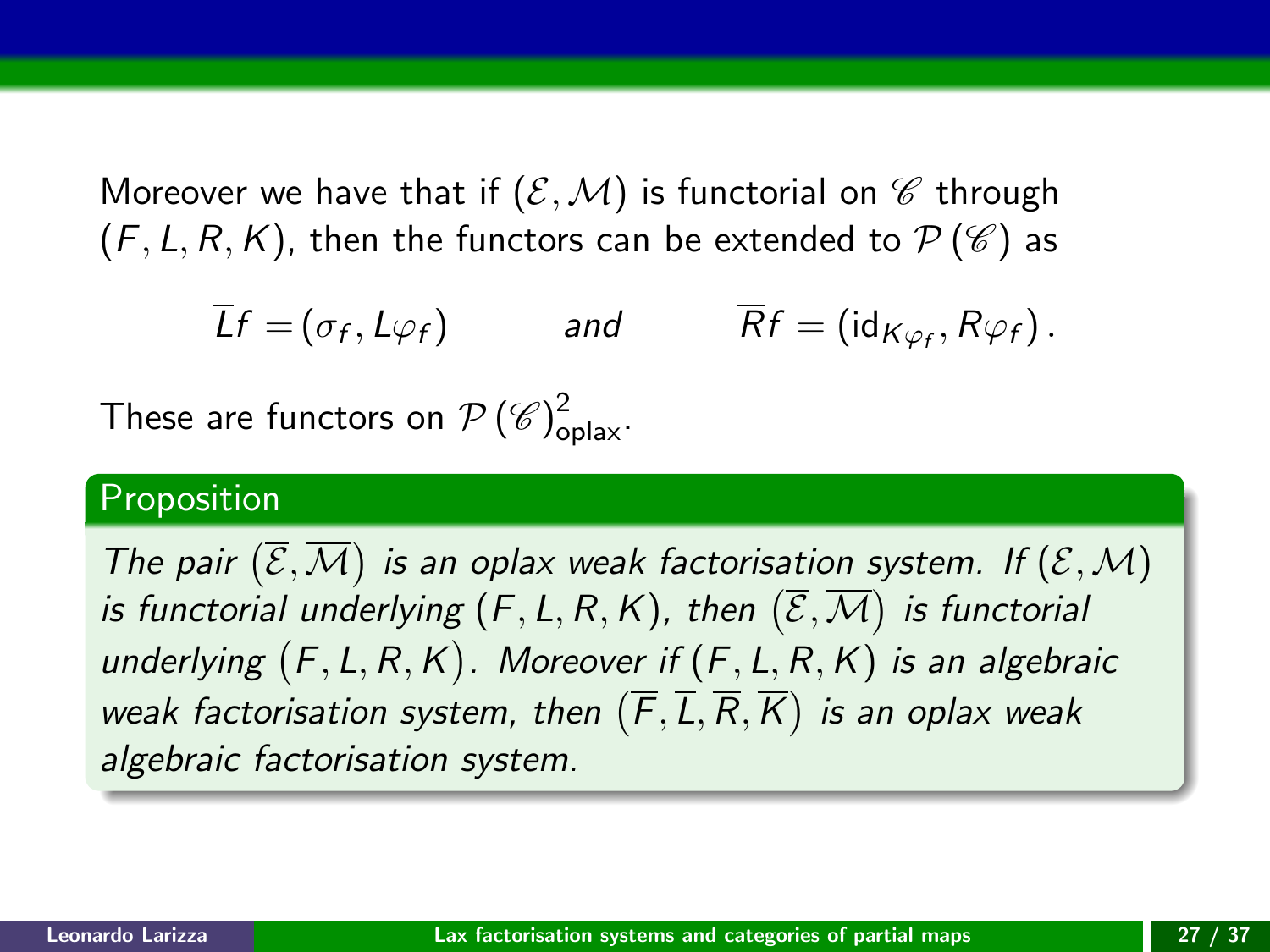# What happens for  $P$  (Set)

We recall that for  $P$  (Set) left adjoint partial morphisms are injective total maps and right adjoint partial morphisms are partial bijective maps.

Then on  $P$  (Set) we have the following factorisation systems.

**•** First we have lax functorial weak factorisation system  $(\overline{Mono}, \overline{Tot})$  as described in general. We remark that  $\overline{Mono}$ is here given by  $f$  such that  $\varphi_f$  is monic.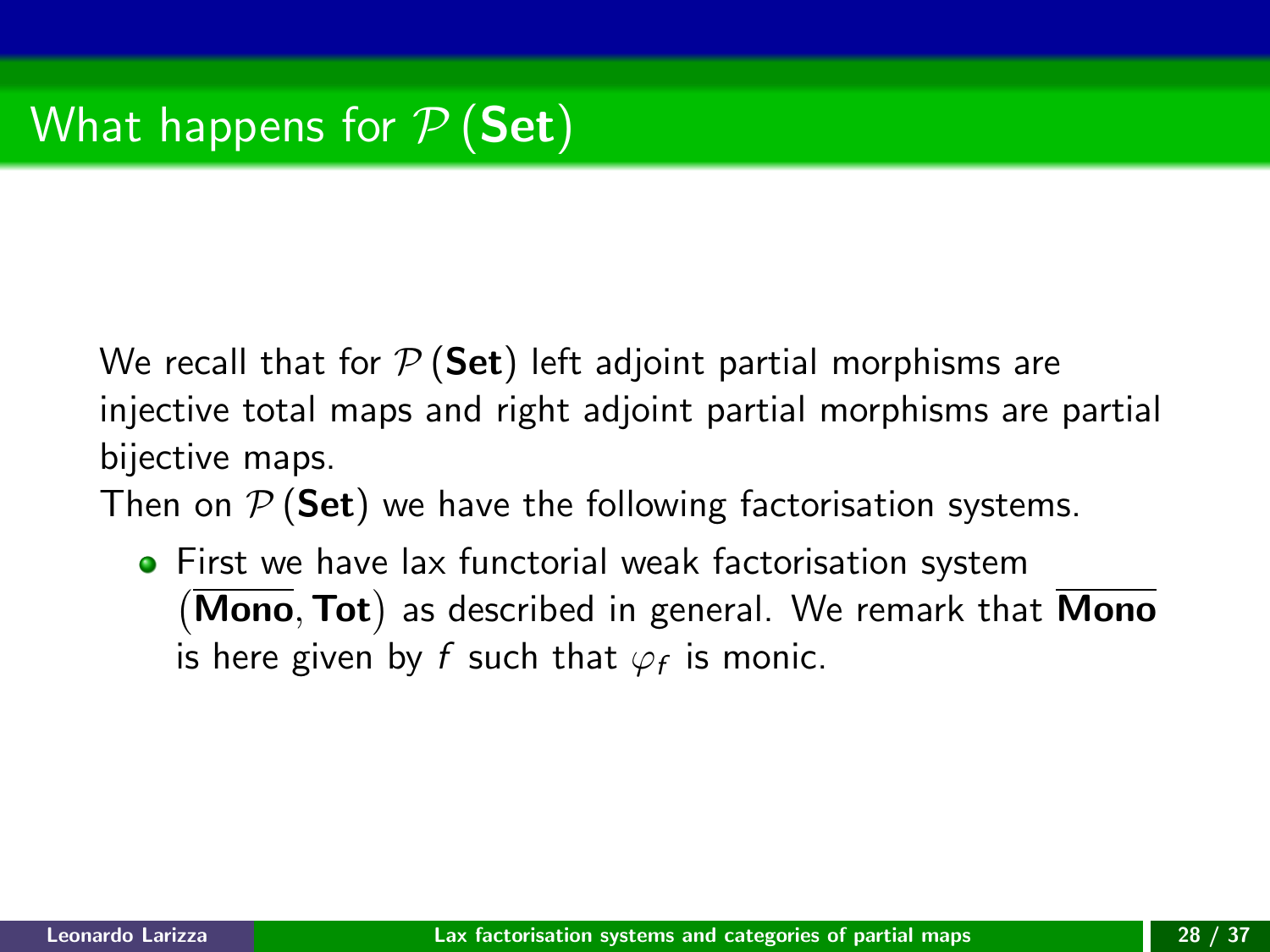• Since we know that (Mono, Epi) is a weak factorisation system in Set and Mono is stable under pullback, then (Mono, Epi) is an oplax weak factorisation system in  $P$  (Set). Each morphism f may be factorised as



but also as

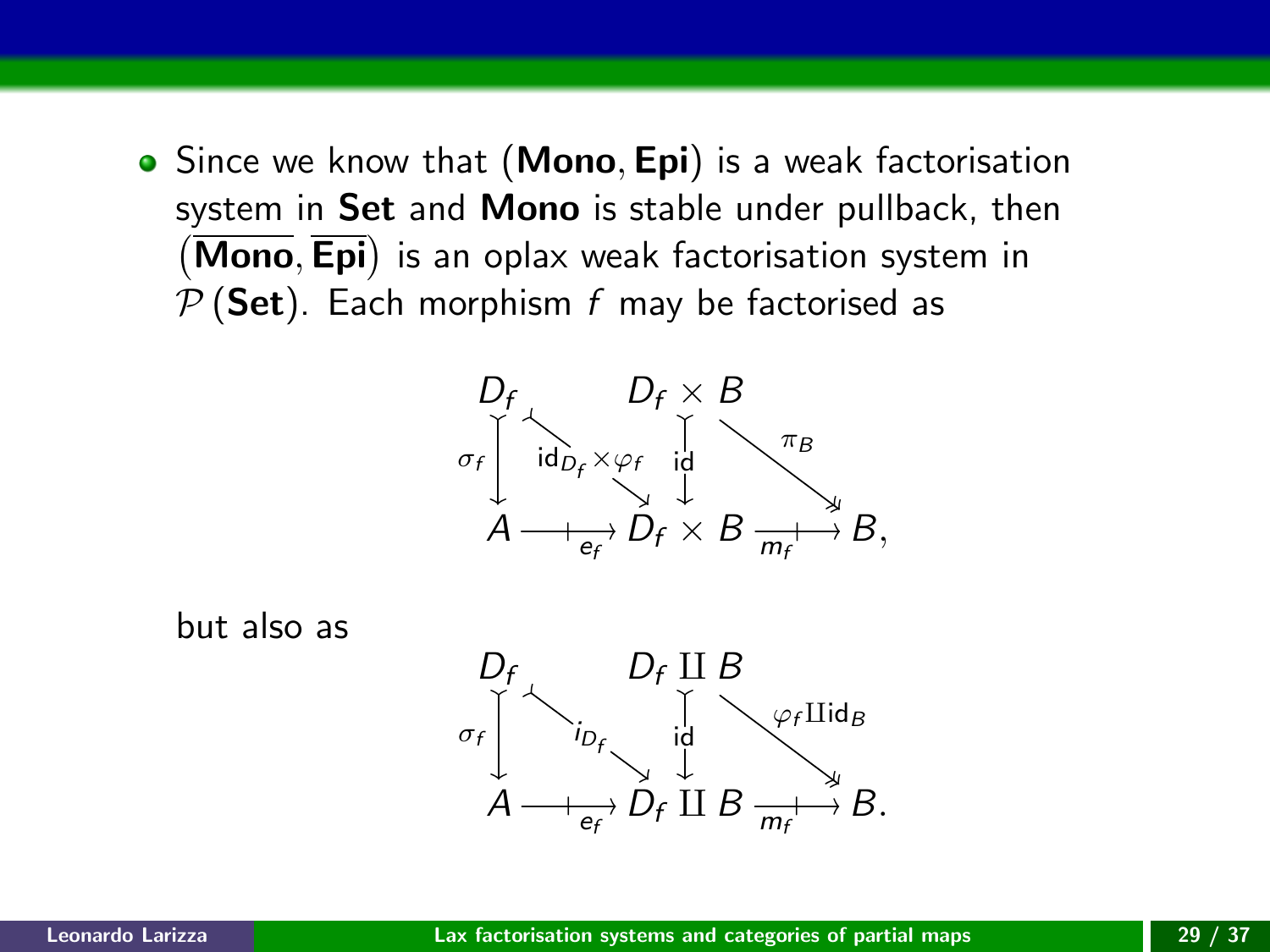• Finally (Epi, Mono) is a stable orthogonal factorisation system. Then (**Epi**, **Mono**) is an oplax algebraic weak factorisation system. Each morphism  $f$  is factorised as

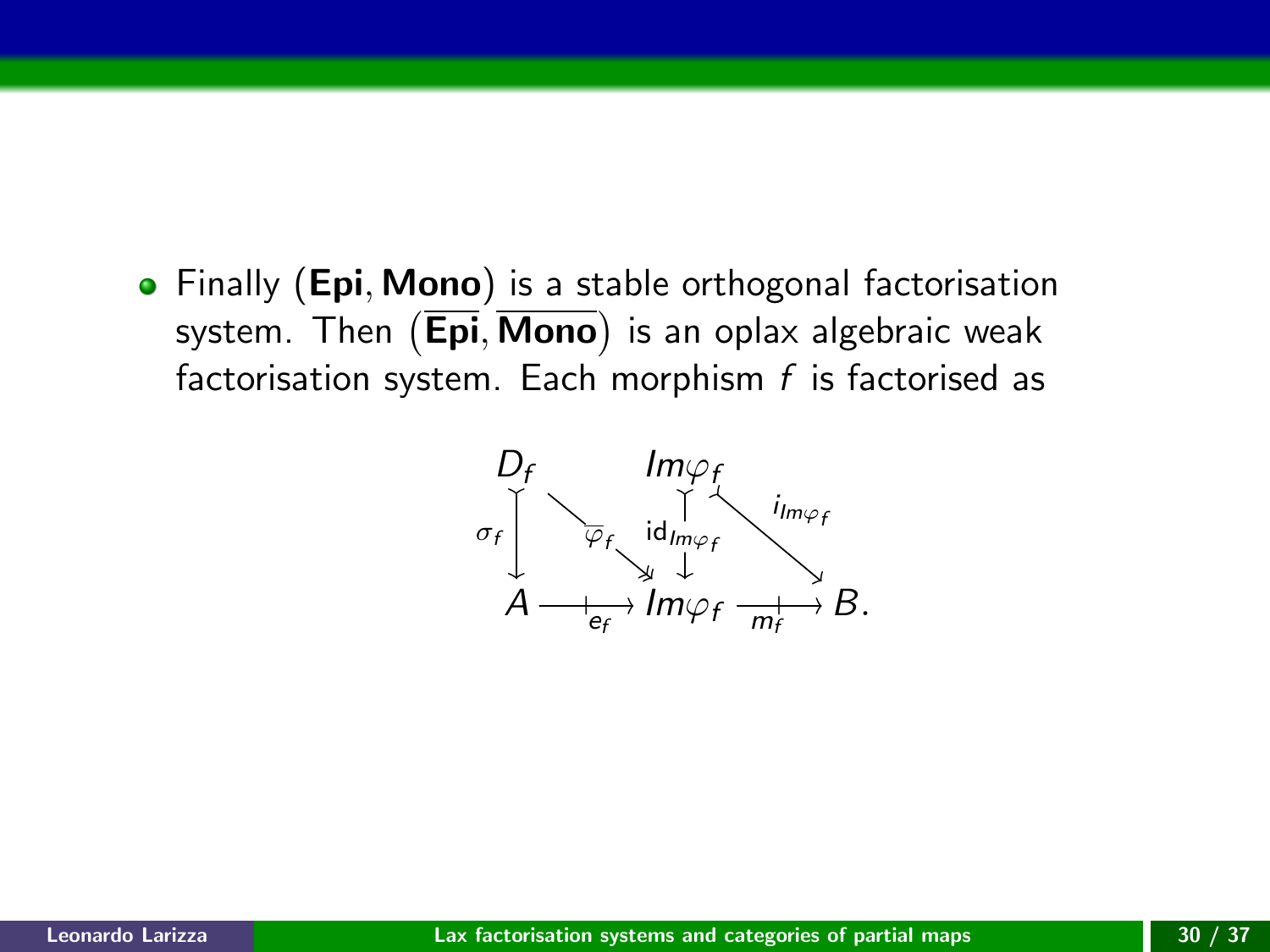### Pointed categories

Consider  $P$  (Set). In this category  $\emptyset$  is a zero object, in fact for every pair of sets  $A, B$  we have the zero map



We define the class of morphisms

$$
\mathcal{O}=\{\emptyset_{A,B}|A,B\in \mathbf{Set}\}.
$$

We want to apply to  $\mathcal O$  the proposition and its oplax version seen before:

Proposition

Given any 
$$
\mathcal{H} \subseteq \mathcal{C}_{lax}^2
$$
, then  $(\mathcal{H}, (\mathcal{H}, \mathcal{H})^{\dagger})$  and  $(\mathcal{H}, (\mathcal{H}^{\dagger}), \mathcal{H}^{\dagger})$  are lax  
weak differentiation, extension

weak prefactorisation systems.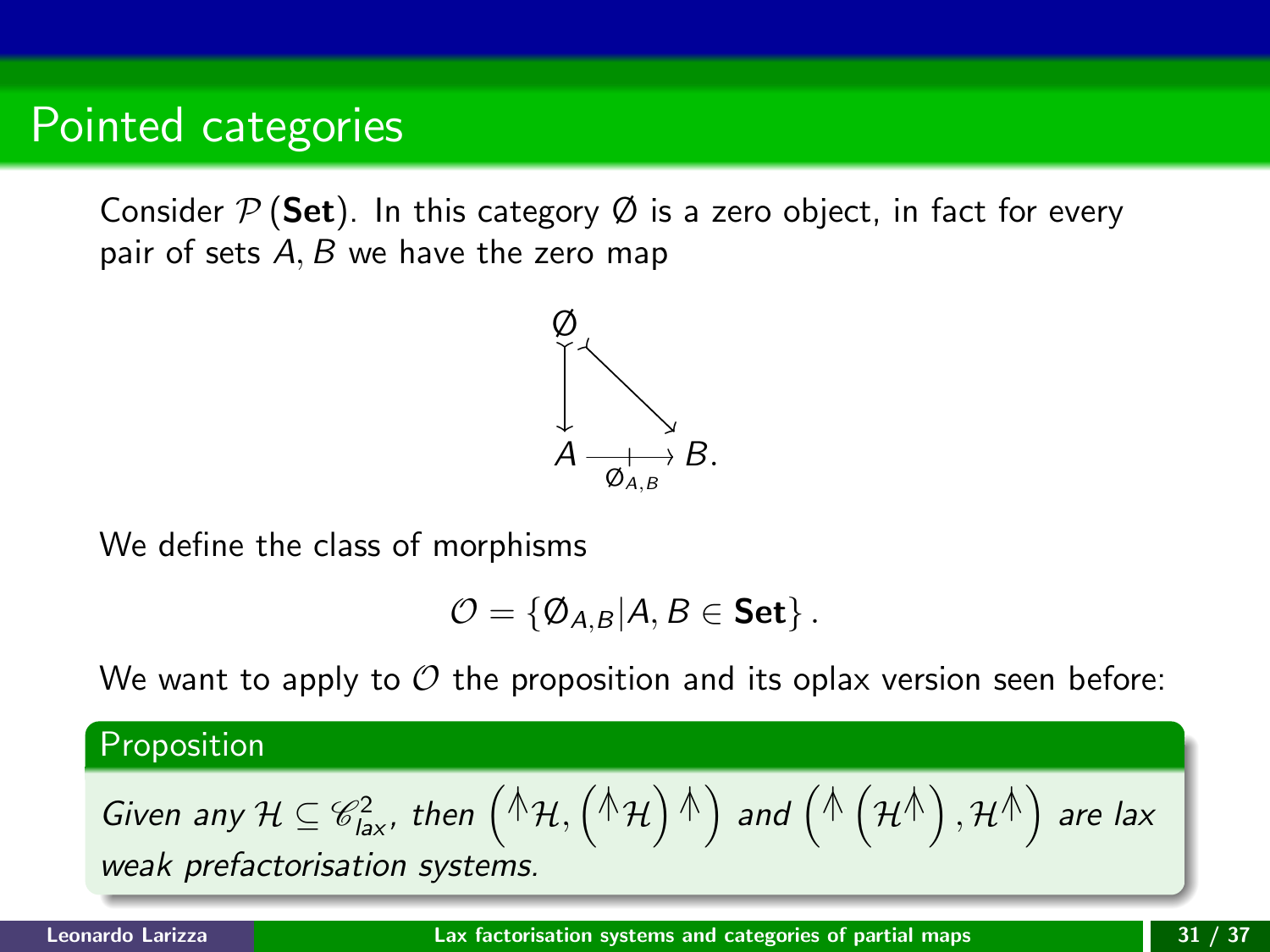### In  $P$  (Set) we obtain:

\n- $$
\mathcal{O}^{\mathcal{A}} = \text{Tot} \Rightarrow (\text{Mono}, \text{Tot});
$$
\n- $\mathcal{O}^{\mathcal{A}} \mathcal{O} = \text{LA} \Rightarrow (\text{LA}, \text{All});$
\n- $\mathcal{O}^{\mathcal{V}} = \overline{\text{Epi}} \Rightarrow (\text{Mono}, \overline{\text{Epi}});$
\n- $\mathcal{O}^{\mathcal{V}} = \overline{\text{Epi}} \Rightarrow (\overline{\text{Mono}}, \overline{\text{Epi}});$
\n

$$
\bullet \ {}^{\psi}\mathcal{O} = \overline{\text{Epi}} \quad \Rightarrow \quad (\overline{\text{Epi}}, \overline{\text{Mono}}).
$$

Can this behaviour be generalized?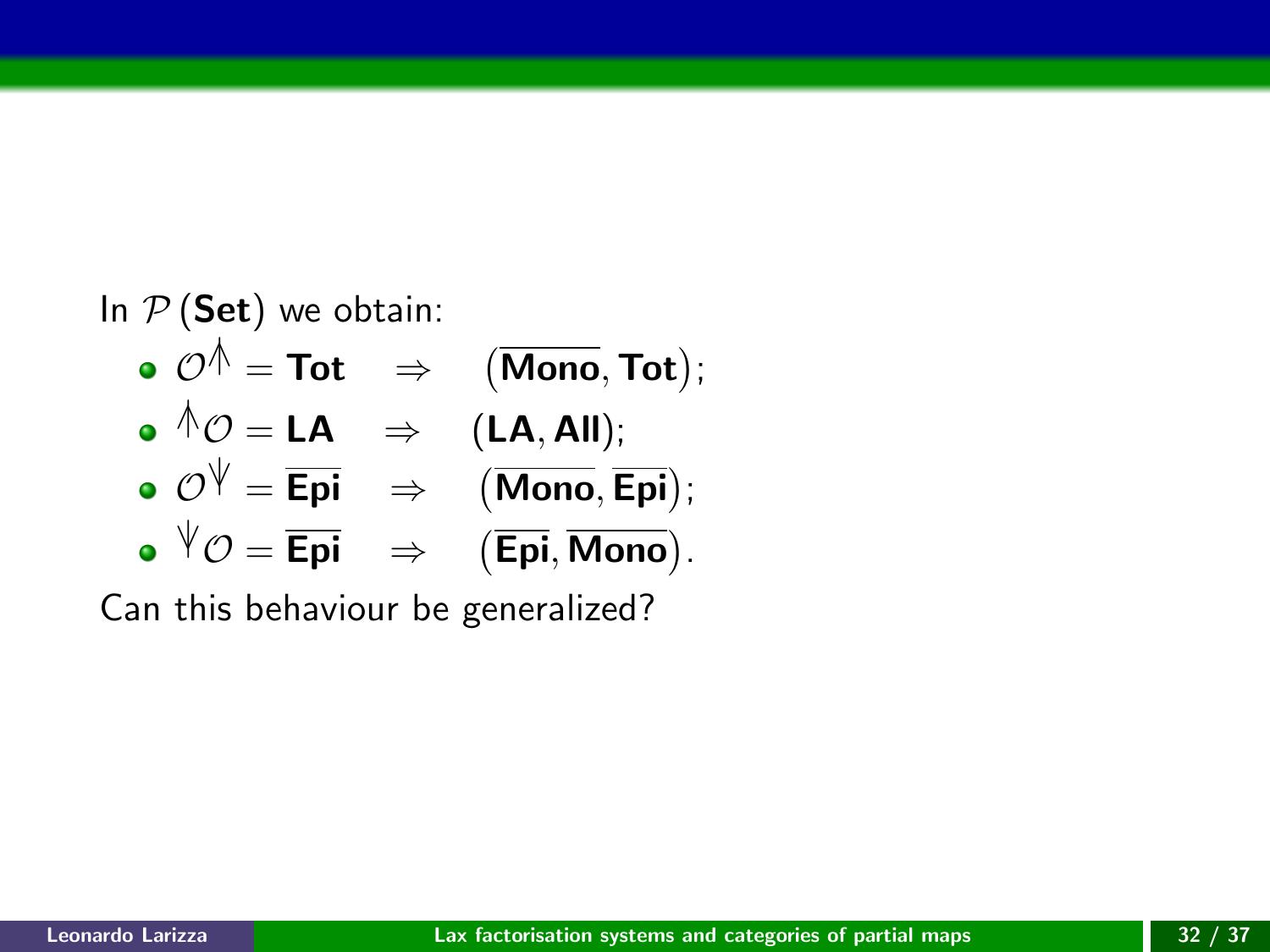Consider an Ord-category  $\mathscr C$  that has an initial object *I* and such that all initial morphisms  $i_X \in S$  and they are minimal. Then I is still an initial object in  $\mathcal{P}(\mathscr{C})$ , moreover if *l* is either a zero object or a strict initial object, then *I* is a zero object in  $\mathcal{P}(\mathscr{C})$ . We consider

$$
\mathcal{O} = \{ \emptyset_{A,B} = (i_A, i_B) : A \longrightarrow B | A; B \in \mathbf{Ob}(\mathscr{C}) \}.
$$

#### Lemma

For any  $P(\mathscr{C})$ , a minimal map f such that  $D_f = I$  is right absorbent. Whenever I is actually a zero-object, then it is both left and right absorbent.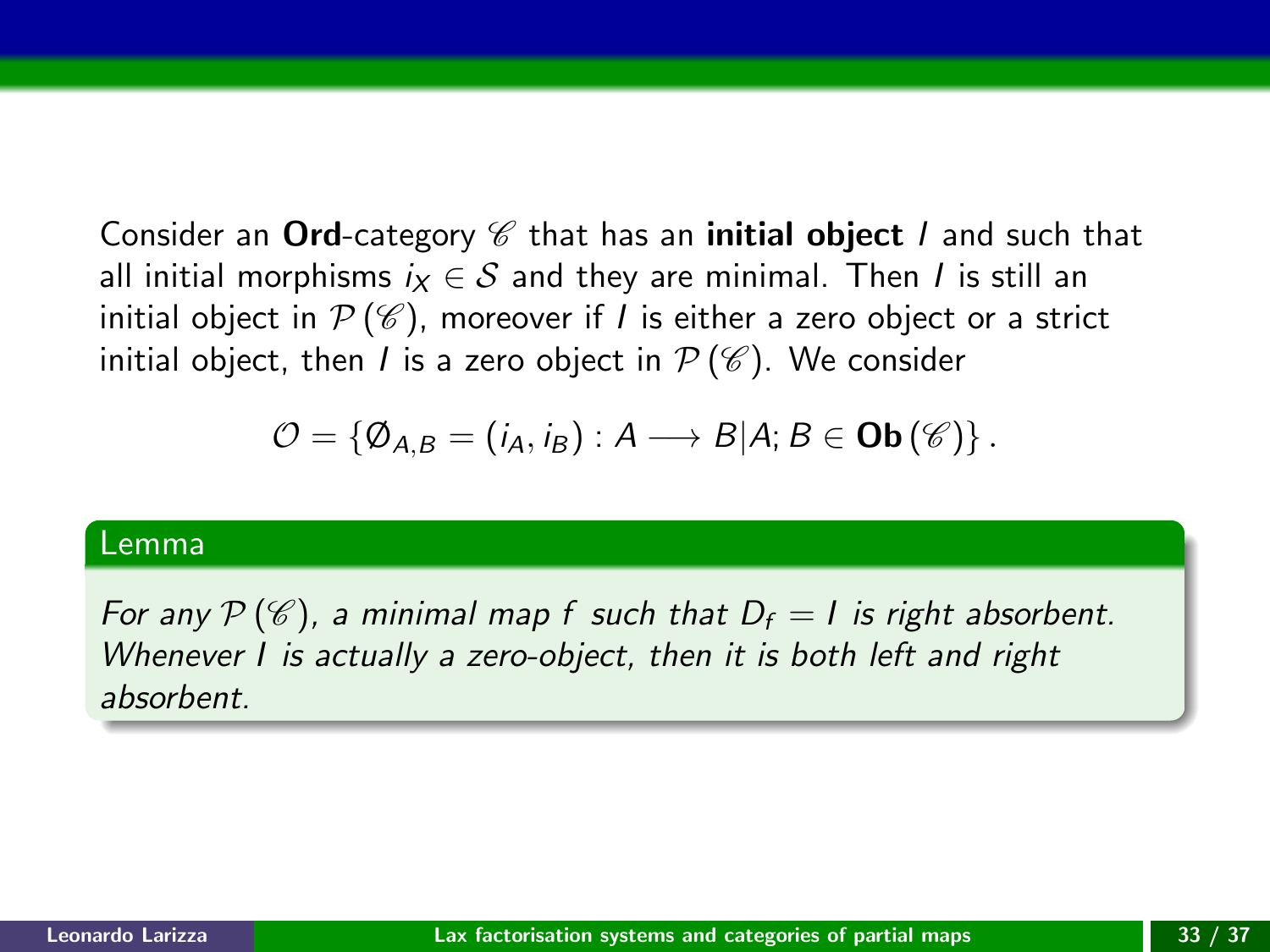We consider  $f\in{}^{\mathbb A}\mathcal O.$  We have



Then 
$$
\triangle \mathcal{O} = \mathcal{U} = \{f \mid \text{id}_A \leq d \cdot f \text{ for some } d\}.
$$

#### Remark

If the partial order on  $\mathscr C$  is discrete, then  $\mathrm{id}_A \leq d \cdot f$  yields that f is a split monomorphism and a left adjoint morphism.

### **Conjecture**

The complement  $\mathcal{U}^{\dagger} = \{f | f \cdot d' \leq id_B \text{ for some } d'\},\$  the intersection  $\mathcal{U}^{\hat{\wedge}}\cap\mathcal{U}$  being exactly the left adjoint morphisms.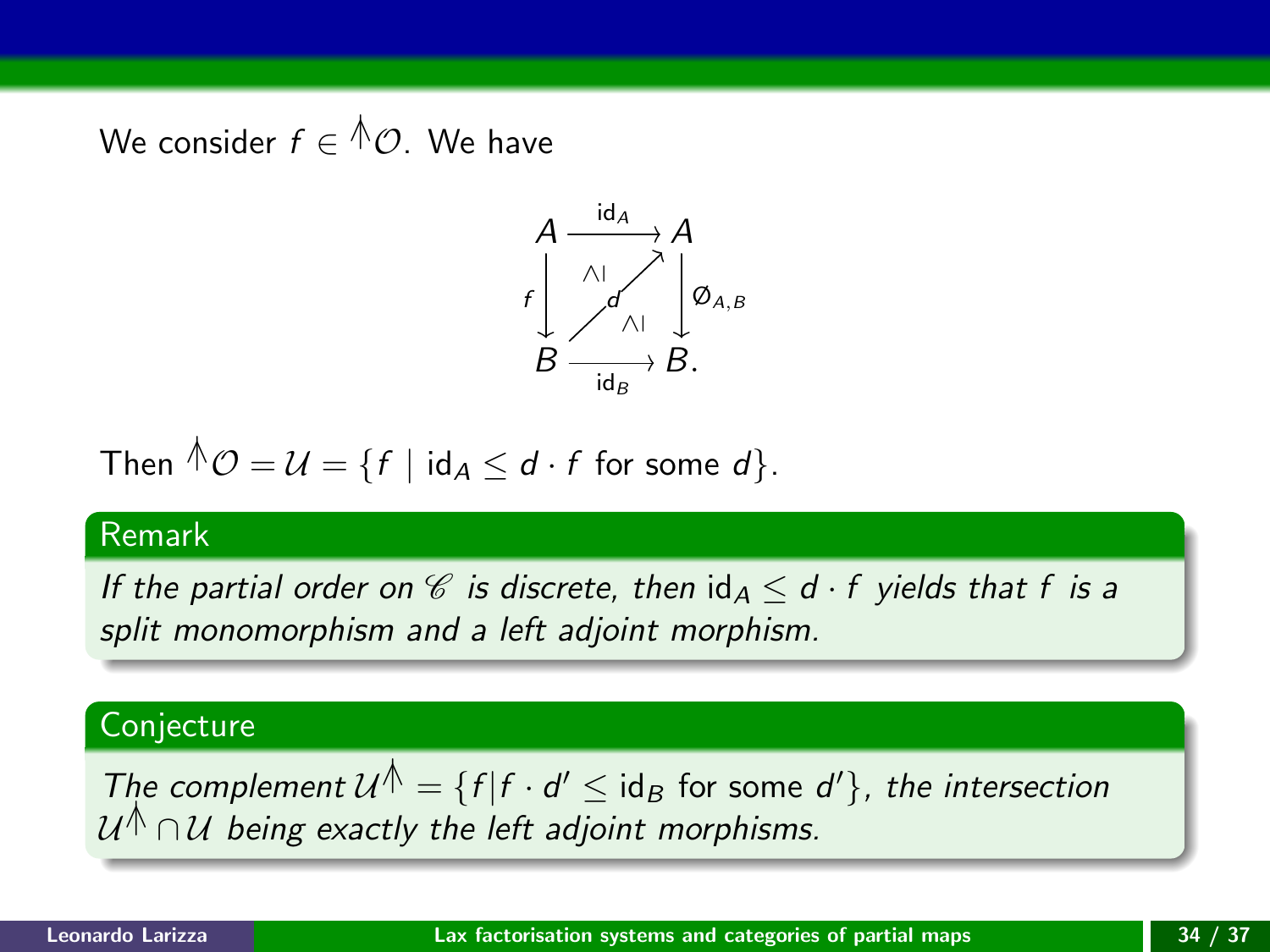If  $f \in \mathcal{O}^{\mathcal{A}}$ , then there exists a lax diagonal morphism  $\delta$  as in



Notice that a necessary and sufficient condition for the existence of such  $\delta$  is that  $u = \emptyset$ . Then  $\mathcal{O}^{\mathcal{N}} = \mathcal{D} \mathcal{D} = \{f | f \cdot u = \emptyset \implies u = \emptyset\}.$ **Open problem:**What is<sup> $\wedge$ </sup>*DD* in general?

#### Remark

In Set we have  $DD = \text{Tot}$ . In general it is only true that  $DD \supseteq \text{Tot}$ . Counterexample in Ab:

$$
\begin{array}{ccc}\n\mathbb{Z} & & \mathrm{id}_{\mathbb{Z}} \\
\downarrow & & \searrow \\
\mathbb{Q} & \longrightarrow & \mathbb{Z}.\n\end{array}
$$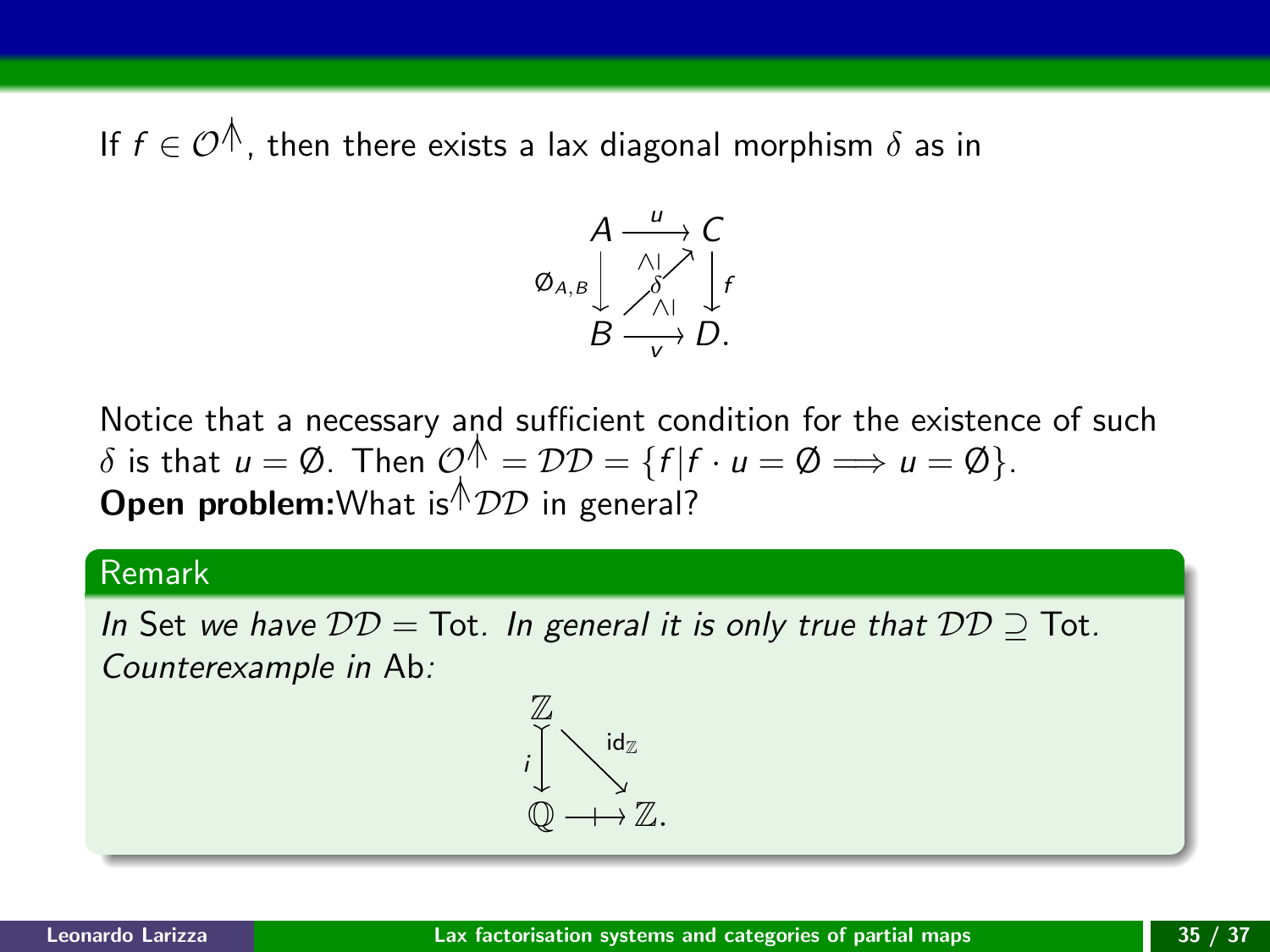Similarly in the oplax case we have:

• 
$$
\mathcal{DI} = \{f | v \cdot f = \emptyset \Longrightarrow v = \emptyset\}
$$
.  
Open problem: What is  $\mathcal{DI}^{\forall}$  in general?

• 
$$
V = \mathcal{O}^{\psi} = \{f | \mathrm{id}_B \leq f \cdot d \text{ for some } d\}.
$$

### Conjecture

The complement 
$$
\forall \mathcal{V} = \{f | f \cdot d' \leq id_A \text{ for some } d'\}
$$
, the intersection being exactly the right adjoint morphisms.